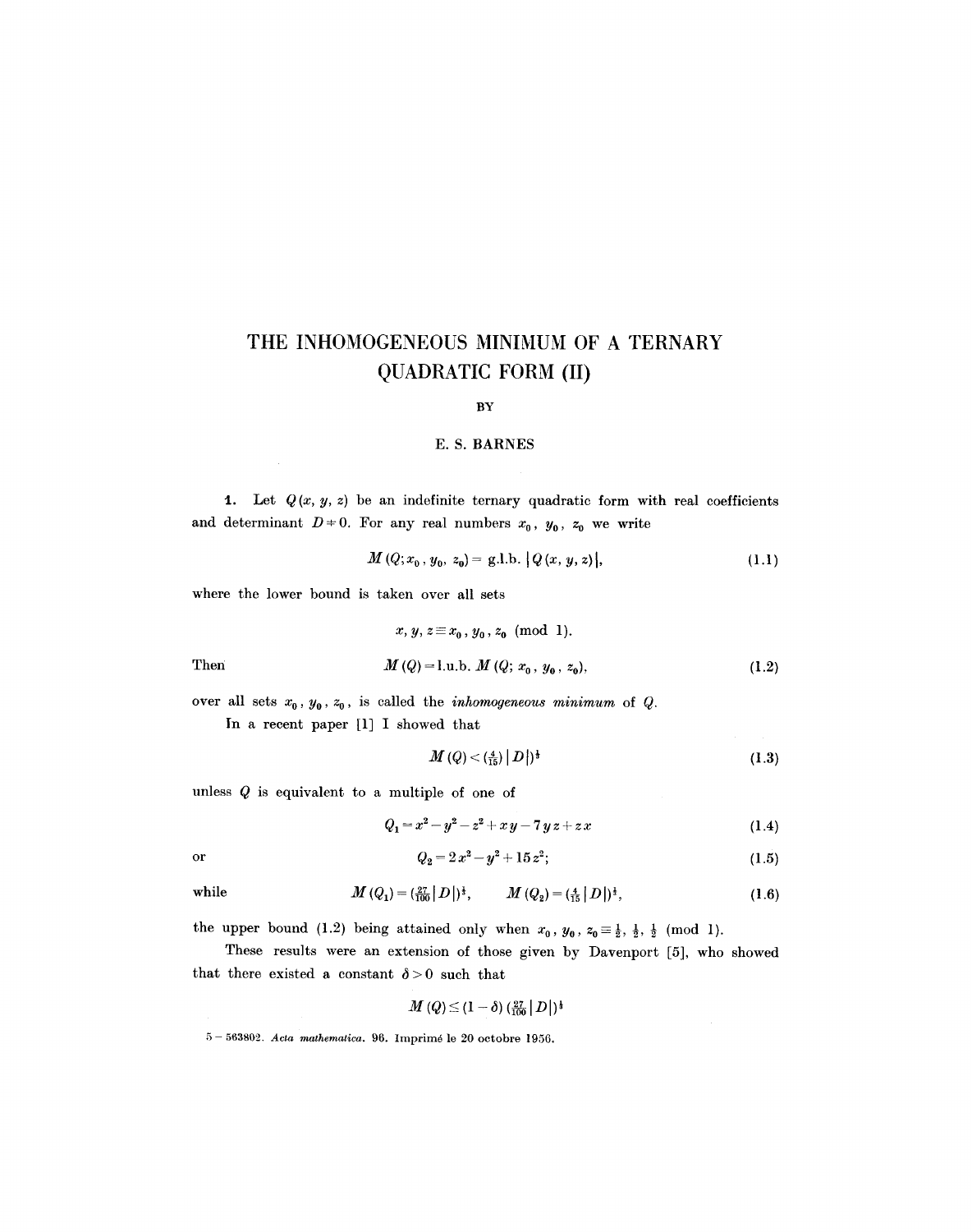unless Q is equivalent to a multiple of  $Q_1$ , while  $M(Q_1)=(\frac{27}{100}|D|)^{\frac{1}{2}}$  (and is an attained upper bound).

At the end of [1] I mentioned the possibility of extending the method and finding more complete results. Such an extension has in fact proved possible and leads to:

**THEOREM** 1. (i) If  $Q(x, y, z)$  is not equivalent to a multiple of either of the */orms Q~, Q~ o/* (1.4), (1.5), *then* 

$$
M(Q) \leq \left(\frac{1}{4} \mid D\right)\right)^{\frac{1}{2}}.\tag{1.7}
$$

(ii) For the special forms  $Q_1, Q_2,$  we have

$$
M(Q_i; x_0, y_0, z_0) \leq (\frac{1}{4} |D|)^{\frac{1}{3}} \qquad (i = 1, 2)
$$
 (1.8)

*unless*  $x_0$ ,  $y_0$ ,  $z_0 = \frac{1}{2}$ ,  $\frac{1}{2}$ ,  $\frac{1}{2}$  (mod 1); *further* 

 $M(Q_1; \frac{1}{2}, \frac{1}{2}, \frac{1}{2}) = (\frac{27}{100} |D|)^{\frac{1}{3}} = M(Q_1),$ (1.9)

$$
M(Q_2; \frac{1}{2}, \frac{1}{2}, \frac{1}{2}) = (\frac{4}{15} |D|)^{\frac{1}{3}} = M(Q_2).
$$
 (1.10)

This theorem has the same statement as [1] Theorem 1, save that the constant  $\frac{4}{15}$  there has been replaced by  $\frac{1}{4}$  in (1.7), (1.8). The constant  $\frac{1}{4}$  was found veryr simply by Davenport [5] to correspond to the precise upper bound of  $M(Q)$  fo *zero* forms Q and which, by analogy with corresponding results for binary quadratic forms and the product of three real linear forms, might be regarded as the "natural" constant for this problem. Davenport's example ([5], Theorem 2) of the form

$$
Q_3 = x^2 - y^2 + 4z^2 \tag{1.11}
$$

for which 
$$
M(Q_3; \frac{1}{2}, \frac{1}{2}, \frac{1}{2}) = 1 = (\frac{1}{4} |D|)^{\frac{1}{3}}
$$
 (1.12)

shows explicitly that Theorem 1 becomes false if  $\frac{1}{4}$  is replaced by any smaller constant.

Using Davenport's result for zero forms, and the proof of  $(1.9)$ ,  $(1.10)$  given in [1],  $\S 2$ , we can reduce the proof of Theorem 1 to that of

THEOREM *2. I~ Q is not a zero /orm and* 

$$
M(Q; x_0, y_0, z_0) > (\frac{1}{4}|D|)^{\frac{1}{3}}, \tag{1.13}
$$

*then Q* is equivalent to a multiple of either  $Q_1$  or  $Q_2$  with  $x_0$ ,  $y_0$ ,  $z_0 \equiv \frac{1}{2}$ ,  $\frac{1}{2}$ ,  $\frac{1}{2}$  (mod 1).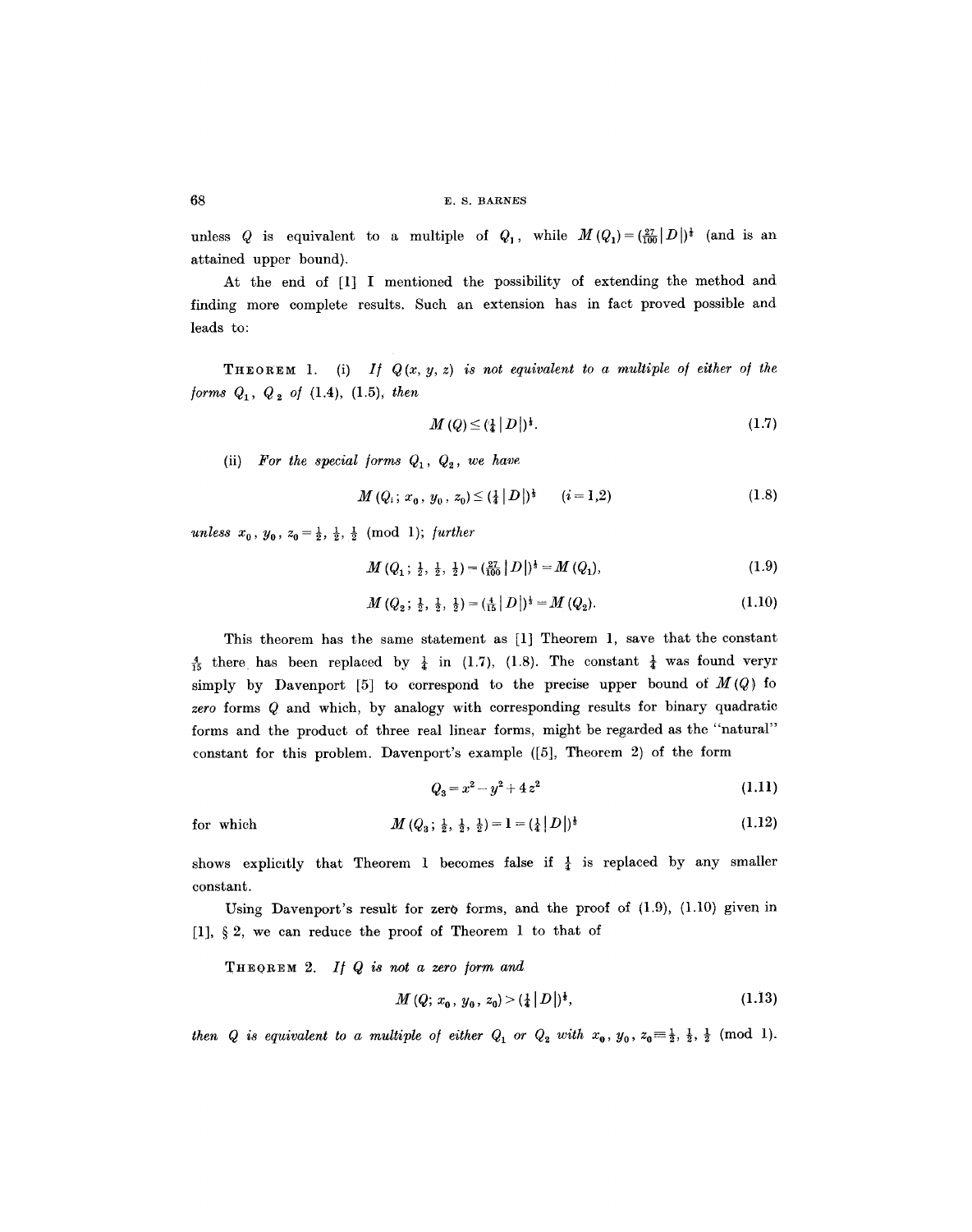It would be very interesting to know whether or not the sequence of "succesive minima" continues below  $(\frac{1}{4}|D|)^{\frac{1}{3}}$ . This problem appears to be of a much greater order of difficulty and would almost certainly need a different technique from that used in this paper [which would break down at the proof of Lemma 2.5].

2. For the proof of Theorem 2, we may assume that  $D < 0$  (considering  $-Q$ in place of  $Q$ , if necessary). Let  $a$  be any value properly represented by  $Q$  and satisfying

$$
0 < a \leq \left(\frac{4}{3} \,|\, D\,\right)|^{\frac{1}{3}};\tag{2.1}
$$

that such a value exists follows from Barnes [2], Theorem 1. Then  $\frac{1}{a}Q(x, y, z)$  is equivalent to a form

$$
f(x, y, z) = (x + h y + g z)^{2} - \phi (y, z),
$$
\n(2.2)

where  $\phi(y, z)$  is indefinite, of discriminant

$$
\Delta^2 = \frac{4|D|}{a^3} \ge 3. \tag{2.3}
$$

For any such form  $f$  we define

$$
d = d(f) = (\frac{1}{2} \Delta^2)^{\frac{1}{3}},\tag{2.4}
$$

so that, by (2.3),

$$
d \ge \left(\frac{3}{2}\right)^{\frac{1}{8}} > 1 \cdot 144. \tag{2.5}
$$

Now (1.13) of Theorem 2 is equivalent to the assertion that\*

$$
M(t; x_0, y_0, z_0) > (\frac{1}{16} \Delta^2)^{\frac{1}{3}} = \frac{1}{2} d. \tag{2.6}
$$

Defining  $\mu > 0$ ,  $\nu > 0$  by

$$
\mu \Delta = \frac{1}{2} d - \frac{1}{4},\tag{2.7}
$$

$$
\nu \Delta = \frac{1}{2} d + \frac{1}{4} [d]^2,\tag{2.8}
$$

we see as in [1] Lemma 4 that (2.6) certainly cannot hold if there exists a solution of

$$
-\mu \Delta \leq \phi(y, z) \leq \nu \Delta, \qquad y, z \equiv y_0, z_0 \pmod{1}.
$$
 (2.9)

We may therefore suppose henceforward that (2.9) cannot be satisfied.

<sup>\*</sup> The sets  $x_0, y_0, z_0$  in (1.13) and (2.6.) are of course not necessarily the same; we adopt the convention, as in [1], that when we pass to (a multiple of) an equivalent form, any particular set  $x_0, y_0, z_0$  is subjected to the same transformation as the variables x, y, z.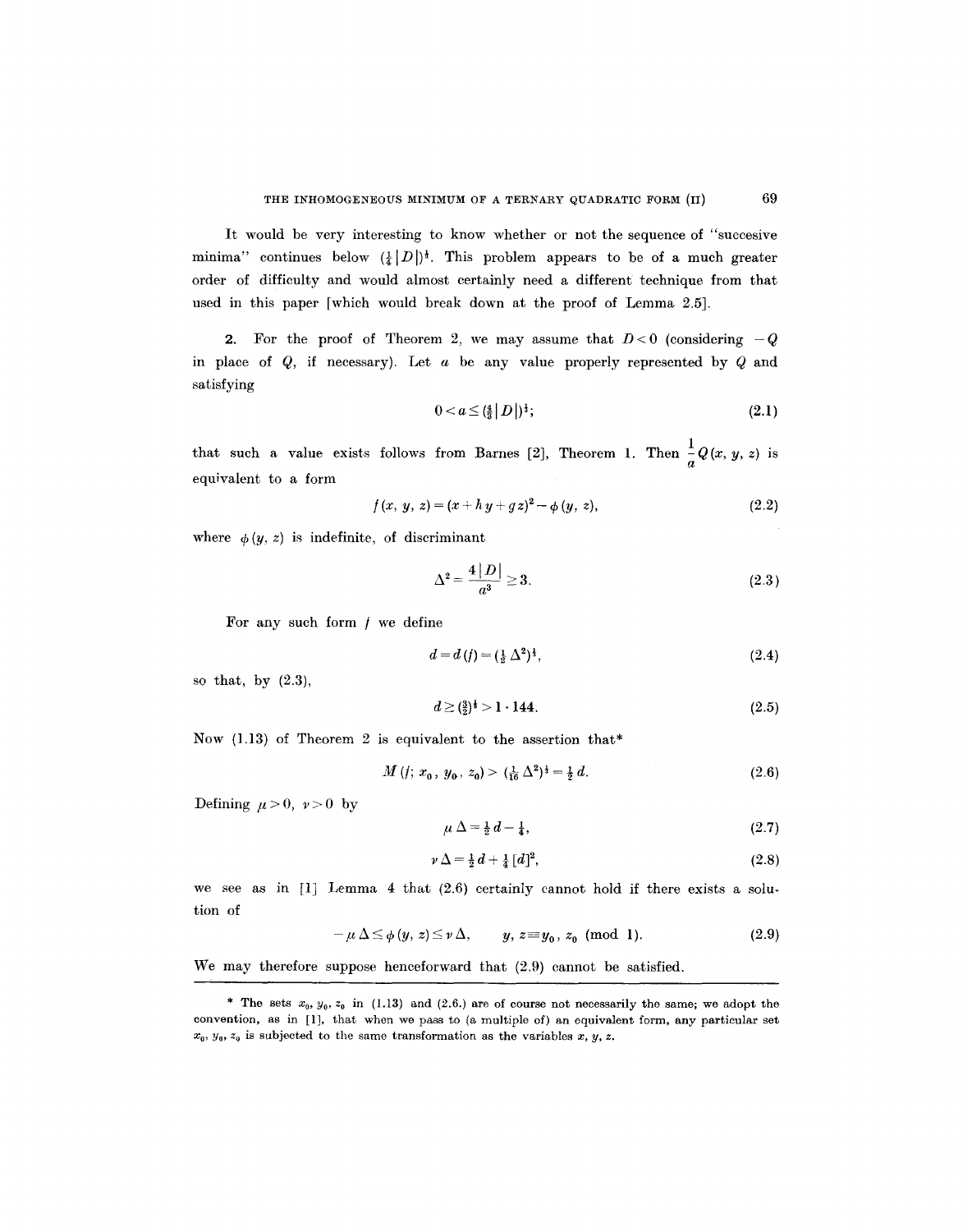# 70 E.S. BARNES

The form  $\frac{1}{\lambda} \phi(y, z)$ , of discriminant  $1/\mu^2$ , with *y*,  $z = y_0$ ,  $z_0$  (mod 1), runs over the values of  $\xi \eta$  corresponding to an inhomogeneous lattice  $\mathcal{L}$ :

$$
\xi = \alpha y + \beta z
$$
  
\n
$$
\eta = \gamma y + \delta z
$$
,  $y, z \equiv y_0, z_0 \pmod{1}$ 

in the  $\zeta$ ,  $\eta$ -plane, of determinant  $\Delta (\mathcal{L}) = 1/\mu$ . For any  $m \ge 1$  we denote by  $\mathcal{R}_m$  the region

$$
-1\leq \xi\ \eta\leq m
$$

In the usual terminology, we say that a lattice  $\mathcal L$  is admissible for  $\mathcal R_m$  if  $\mathcal L$  has no point in the interior of  $\mathcal{R}_m$ ; and we define  $D_m$ , the (inhomogeneous) critical determinant of  $R_m$ , to be the lower bound of  $\Delta(\mathcal{L})$  over all lattices  $\mathcal L$  admissible for  $R_m$ .

Since (2.9) has no solution, *the lattice*  $\mathcal L$  corresponding to  $\frac{1}{\sqrt{2}}\phi(y, z)$  can have no *point in*  $R_m$ , where

$$
m = \frac{\nu}{\mu} = \frac{2d + [d]^2}{2d - 1} \tag{2.10}
$$

This implies that certainly

$$
\frac{1}{\mu} \ge D_m \,. \tag{2.11}
$$

We use (2.11) to deduce:

LEMMA 2.1. If (2.6) holds for any  $x_0, y_0, z_0$ , then

$$
1 \cdot 144 < d < 9. \tag{2.12}
$$

**PROOF.** If  $d \geq 9$ , (2.10) gives

$$
m > \frac{2d + (d-1)^2}{2d-1} = \frac{d^2+1}{2d-1} \ge \frac{82}{17} > 3,
$$
  
so that\* 
$$
D_m \ge \sqrt{(m+1)(m+9)} \qquad (m \ge 3), \tag{2.13}
$$

then it follows from  $(2.10)$ ,  $(2.11)$ ,  $(2.13)$  that

$$
1 \ge \sqrt{(\nu + \mu)(\nu + 9\mu)},
$$
  
or 
$$
([d]^2 + 4d - 1)([d]^2 + 20d - 9) \le 16 \Delta^2 = 32 d^3.
$$
 (2.14)

<sup>\*</sup> See, for example, BARNES and SWINNERTON-DYER [4], Theorem 3.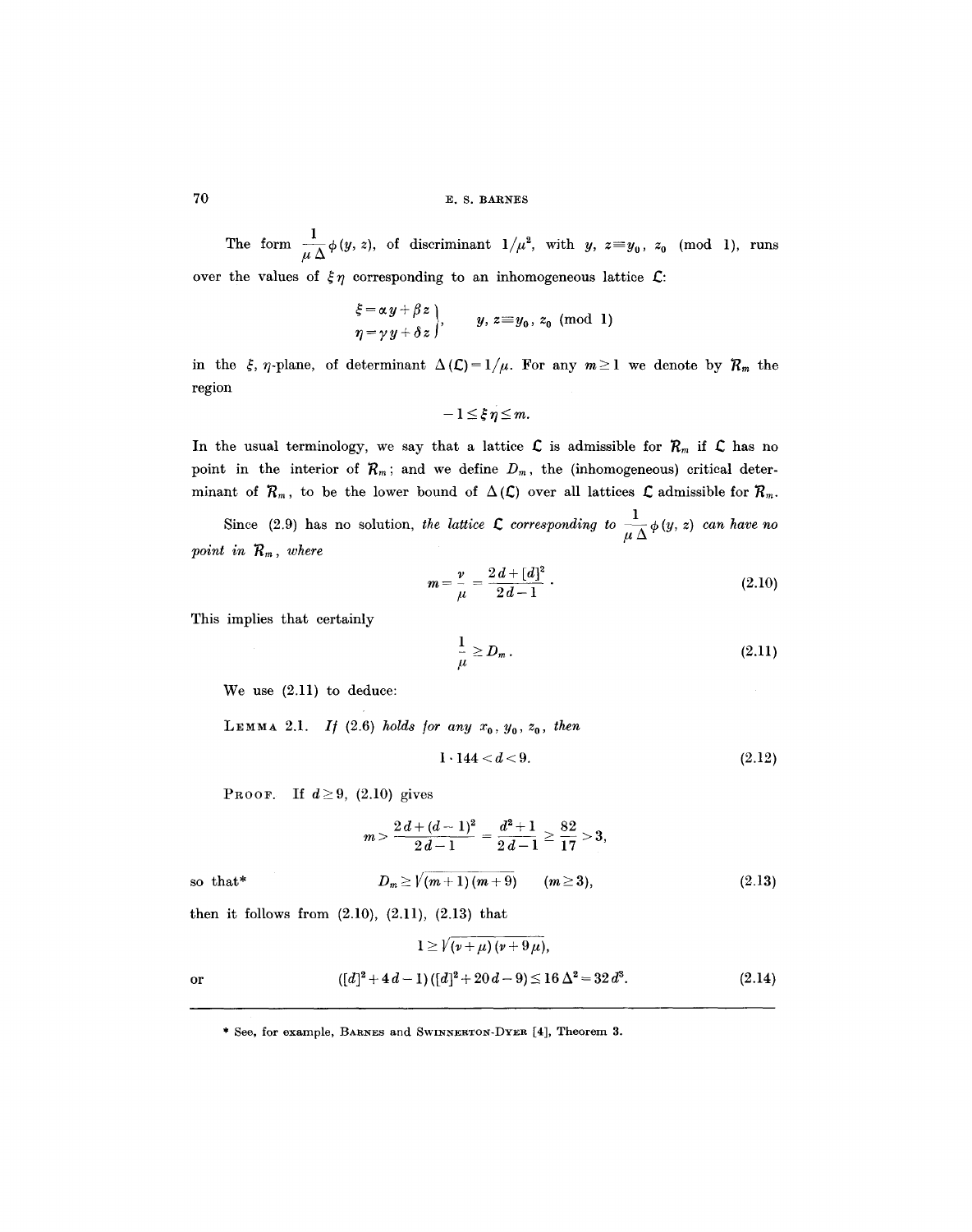If now  $9 \le d < 10$ ,  $[d] = 9$  and (2.14) gives

$$
(d+20)\,(5\,d+13)\,{\leq}\,2\,d^3,
$$

which is easily seen to be false for  $d \geq 9$ .

If  $d \ge 10$ , (2.14), with  $[d] > d-1$ , gives

$$
(d^2+2\,d)\,(d^2+18\,d-8)\!\leq\!32\,d^3,\\[4pt] d^3-12\,d^2+28\,d-16\!\leq\!0;
$$

and it is easily verified that this is false for  $d \ge 10$ .

Thus (2.11) cannot hold if  $d \geq 9$ ; this, with (2.5), proves the lemma.

In order to find further restrictions on the possible values of  $d$ , we shall need more precise information than (2.13) on the value of  $D_m$ . For this, and for the later stages of the proof, we use the technique of Barnes and Swinnerton-Dyer [4], which is outlined in  $[1]$ ,  $\S 4$ . The main results are stated here for convenience.

We denote generally by  $[b_1, b_2, b_3, \ldots]$  the continued fraction

$$
b_1-\frac{1}{b_2}-\frac{1}{b_3}-\cdots
$$

where  $b_n$  is integral and  $b_n \geq 2$ ; all continued fractions we consider are infinite and satisfy the conditions  $b_n \geq 4$  for infinitely many n. The value of any such continued fraction is increased if any partial quotient  $b_n$  is increased; this gives, in particular,

$$
[b_1, b_2, \ldots, b_{n-1}, b_n-1] < [b_1, b_2, \ldots, b_n, \ldots] < [b_1, b_2, \ldots, b_n].
$$
 (2.15)

Let  $\{a_n\}$  ( $-\infty < n < \infty$ ) be any chain of positive even integers such that  $a_n \geq 4$ for infinitely many  $n$  of each sign. For each  $n$  we define

$$
\begin{aligned}\n\theta_n &= [a_n, \, a_{n-1}, \, a_{n-2}, \, \dots] \\
\phi_n &= [a_{n+1}, \, a_{n+2}, \, a_{n+3}, \, \dots]\n\end{aligned}\n\bigg\};\n\tag{2.16}
$$

then, using (2.15),  $\theta_n > 1$ ,  $\phi_n > 1$ . For any real  $\lambda, \mu$  with  $\lambda \mu > 0$ , the inhomogeneous lattice  $\mathcal L$  defined, for any n, by

$$
\xi = \lambda \left\{ \theta_n \left( u - \frac{1}{2} \right) + \left( v - \frac{1}{2} \right) \right\}
$$

$$
\eta = \mu \left\{ \left( u - \frac{1}{2} \right) + \phi_n \left( v - \frac{1}{2} \right) \right\},\
$$

where  $u, v$  run through all integral values, is called a symmetrical lattice corresponding to the chain  $\{a_n\}$ . If  $\mathcal L$  has determinant  $\Delta>0$ , we have  $\Delta=\lambda\mu(\theta_n\phi_n-1)$ , so that, for points of E,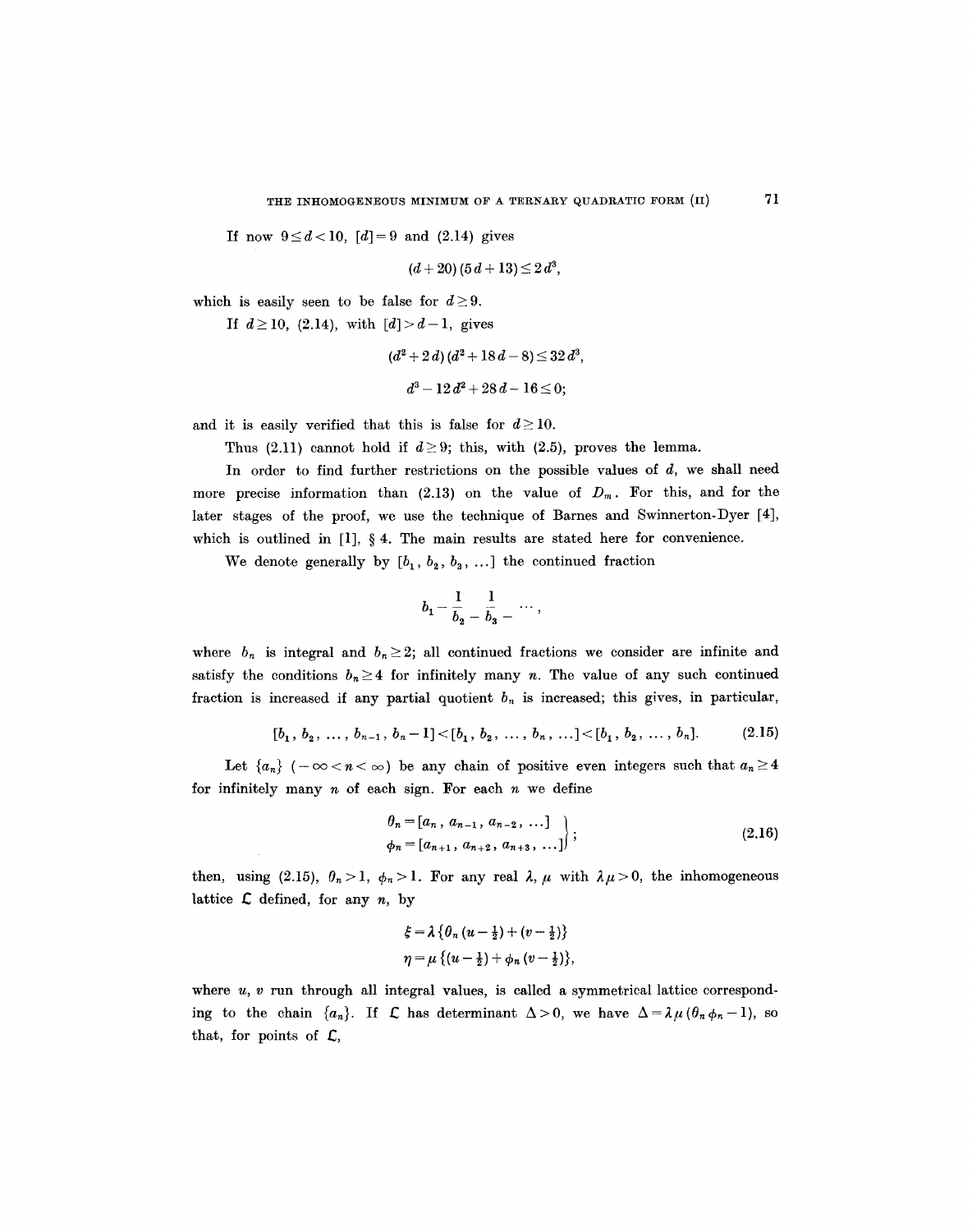72 E. S. BARNES

$$
\xi \eta = \frac{\Delta}{\theta_n \phi_n - 1} (\theta_n y + z) (y + \phi_n z), \qquad y, z = \frac{1}{2}, \frac{1}{2} \pmod{1} \tag{2.17}
$$

A symmetrical lattice  $\mathcal L$  of determinant  $\Delta$  is admissible for  $\mathcal R_m$   $(m>1)$  if and only if the inequalities

$$
\left.\frac{\Delta}{m}\geq\frac{4\left(\theta_{n}\phi_{n}-1\right)}{\left(\theta_{n}+1\right)\left(\phi_{n}+1\right)}=\Delta_{n}^{+}
$$
\n
$$
\Delta\geq\frac{4\left(\theta_{n}\phi_{n}-1\right)}{\left(\theta_{n}-1\right)\left(\phi_{n}-1\right)}=\Delta_{n}^{-}
$$
\n(2.18)

hold for all n.

For any  $m > 1$ , all critical lattices of  $R_m$  (i.e. admissible lattices of determinant  $D_m$ ) are symmetrical. Moreover the inequality

$$
\Delta(\mathcal{L}) \ge 2(m+1) \text{ if } 1 < m \le 3 \tag{2.19}
$$

holds for any  $R_m$ -admissible  $\mathcal L$  which is not symmetrical.

Finally, if

$$
0 < G < 2(k+1) \tag{2.20}
$$

and, for any n,

$$
\Delta_n^- \le G, \qquad \Delta_n^+ \le \frac{G}{k}, \tag{2.21}
$$

then the inequality

$$
\left|\alpha - \frac{2(k-1)}{2(k+1)-G}\right| \leq \frac{\sqrt{G^2 - 16k}}{2(k+1)-G}
$$
\n(2.22)

holds if  $\alpha = \theta_n$  or if  $\alpha = \phi_n$ .

We now specialize some of these results to the problem in hand.

LEMMA 2.2. *Suppose that, for the form*  $f(x, y, z)$  *of (2.2),*  $\phi(y, z)$ , *with*  $y, z \equiv$  $y_0, z_0 \pmod{1}$ , *corresponds to a symmetrical lattice*  $\mathcal L$  with *chain*  $\{a_n\}$ . Then, for each *n, /(x, y, z) is equivalent to* 

$$
f_n(x, y, z) = (x + h_n y + h_{n-1} z)^2 - g_n (y, z), \qquad (2.23)
$$

where 
$$
g_n(y, z) = \frac{\Delta}{\theta_n \phi_n - 1} (\theta_n y + z) (y + \phi_n z), \qquad (2.24)
$$

$$
h_{n+1} = a_{n+1} h_n - h_{n-1} \quad \text{for all } n,
$$
 (2.25)

and 
$$
x_0, y_0, z_0 \equiv x_0, \frac{1}{2}, \frac{1}{2} \pmod{1}
$$
 (2.26)

*in each form*  $f_n(x, y, z)$ *.*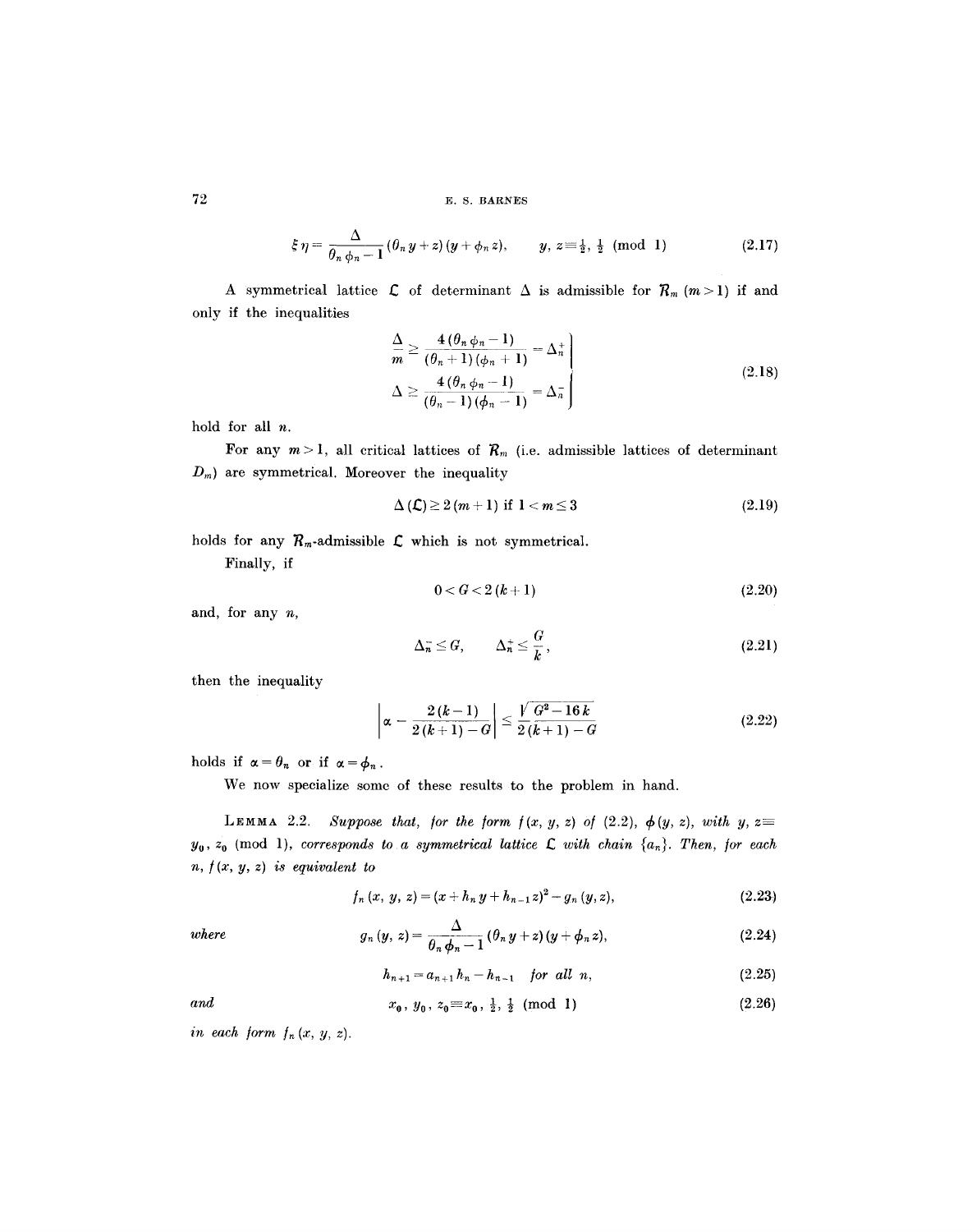**PROOF.** By (2.1),  $\phi(y, z)$  is equivalent to  $g_n(y, z)$  for each n, with  $y_0, z_0 = \frac{1}{2}, \frac{1}{2}$ (mod 1). Hence, under a transformation on  $y, z$  which leaves  $x$ , and therefore  $x_0$ , fixed,  $f$  is equivalent to a form

$$
f_n(x, y, z) = (x + h_n y + k_n z)^2 - g_n (y, z),
$$

say, for each  $n$ . From the relations

$$
\theta_{n+1} = [a_{n+1}, a_n, a_{n-1}, \dots] = a_{n+1} - \frac{1}{\theta_n},
$$
  

$$
\phi_n = [a_{n+1}, a_{n+2}, \dots] = a_{n+1} - \frac{1}{\phi_{n+1}},
$$

we deduce easily that

$$
g_{n+1}(y, z) \equiv g_n(a_{n+1}y + z, -y).
$$

Hence if we make the transformation

$$
y = a_{n+1}y' + z', \qquad z = -y'
$$

we obtain

$$
f_n(x, y, z) = \{x + (a_{n+1}h_n - g_n)y' + h_n z'\}^2 - g_{n+1}(y', z');
$$

this is  $f_{n+1}(x, y', z')$  if we take

$$
h_{n+1}=a_{n+1}h_n-g_n\ ,\quad g_{n+1}=h_n\ .
$$

The lemma now follows immediately.

LEMMA 2.3. *Suppose that*  $f(x, y, z)$ ,  $x_0$ ,  $y_0$ ,  $z_0$  satisfy (2.6) and the hypotheses *of Lemma* 2.2. *Then, /or all n,* 

$$
\Delta_n^- = \frac{4(\theta_n \phi_n - 1)}{(\theta_n - 1)(\phi_n - 1)} < \frac{1}{\mu} = \frac{4 \Delta}{2d - 1},\tag{2.27}
$$

$$
\Delta_n^+ = \frac{4 (\theta_n \phi_n - 1)}{(\theta_n + 1) (\phi_n + 1)} < \frac{1}{\nu} = \frac{4 \Delta}{2d + [d]^2}.
$$
 (2.28)

PROOF. Since (2.6) holds, the inequality (2.9) cannot be satisfied. By Lemma 2.2,  $\phi(y, z)$ ,  $y, z \equiv y_0, z_0 \pmod{1}$ , is equivalent to  $g_n(y, z)$ ,  $y, z \equiv \frac{1}{2}, \frac{1}{2} \pmod{1}$ , for all n. Now

$$
-g_n\left(\frac{1}{2}, -\frac{1}{2}\right) = \frac{\Delta}{\theta_n \phi_n - 1} \left(\frac{1}{2} \theta_n - \frac{1}{2}\right) \left(\frac{1}{2} \phi_n - \frac{1}{2}\right) = \frac{\Delta}{\Delta_n^-} > 0;
$$
  

$$
g_n\left(\frac{1}{2}, \frac{1}{2}\right) = \frac{\Delta}{\theta_n \phi_n - 1} \left(\frac{1}{2} \theta_n + \frac{1}{2}\right) \left(\frac{1}{2} \phi_n + \frac{1}{2}\right) = \frac{\Delta}{\Delta_n^+} > 0.
$$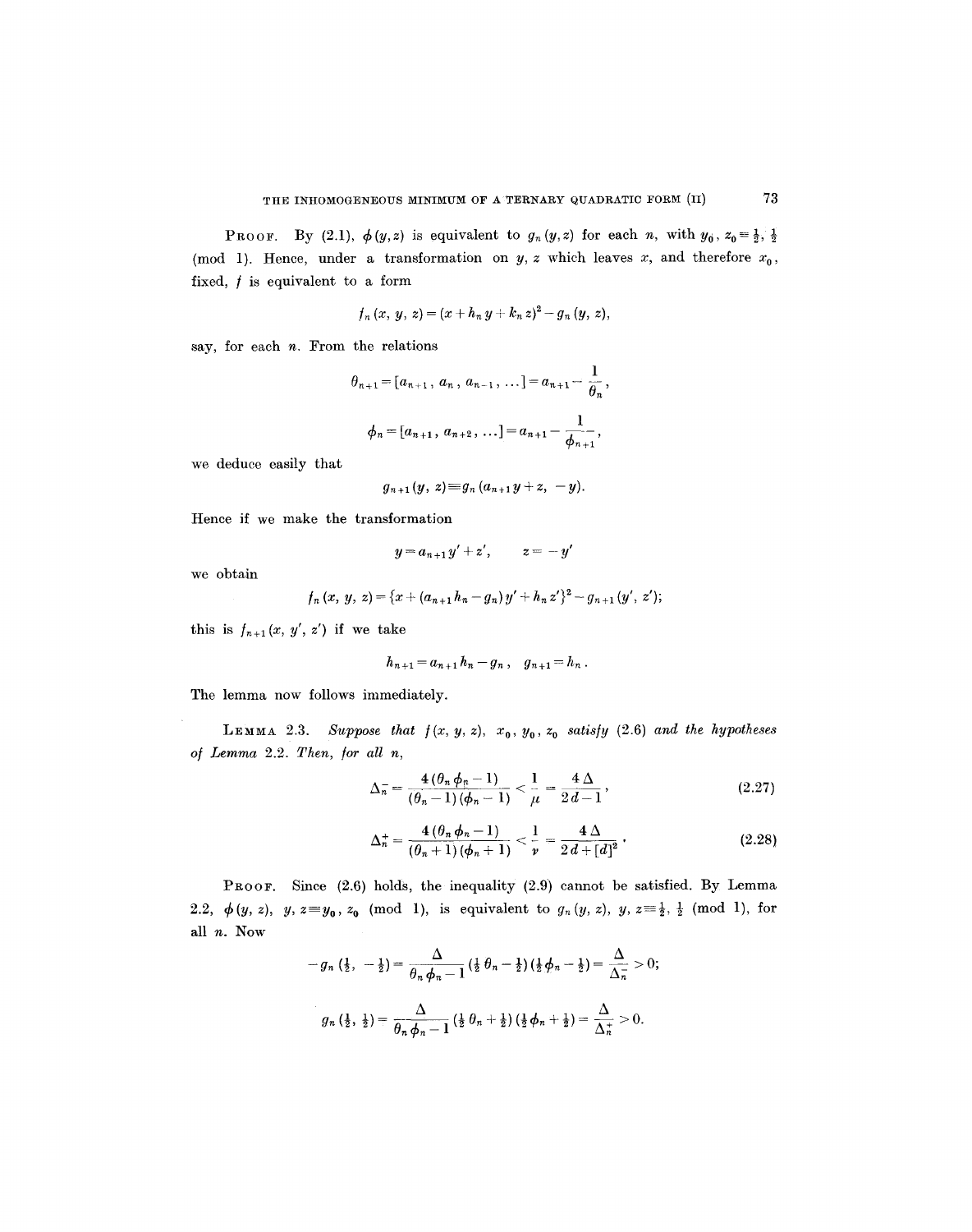The insolubility of (2.9) therefore gives

$$
\begin{aligned}\n\frac{\Delta}{\Delta_n^-} &= -g_n\left(\frac{1}{2}, -\frac{1}{2}\right) > \mu \Delta, \\
\frac{\Delta}{\Delta_n^+} &= g_n\left(\frac{1}{2}, \frac{1}{2}\right) > \nu \Delta,\n\end{aligned}
$$

for all  $n$ ; these inequalities are just  $(2.27)$  and  $(2.28)$ .

LEMMA 2.4. *The inequalities* 

$$
\Delta_n^- \le \frac{1}{\mu} \tag{2.27'}
$$

$$
\Delta_n^+ \le \frac{1}{\nu} \tag{2.28'}
$$

*cannot be satisfied by any chain*  $\{a_n\}$  *if*  $5 \le d < 9$ .

PROOF. (i) If  $[d]=8$ ,  $8 \le d < 9$  and  $(2.27')$ ,  $(2.28')$  give

$$
\Delta_n^- \le \frac{4(2\,d^3)^{\frac{1}{2}}}{2\,d-1} < 9,
$$
\n
$$
\Delta_n^+ \le \frac{4(2\,d^3)^{\frac{1}{2}}}{2\,d+64} < 9\left(\frac{17}{82}\right)
$$

for all *n*. Thus  $(2.20)$ ,  $(2.21)$  hold with  $G=9$ ,  $k=82/17>4.82$ , and so, by  $(2.22)$ with  $\alpha = \theta_n$ ,

$$
\left|\theta_n - \frac{7.64}{2.64}\right| < \frac{\sqrt{3.88}}{2.64} < \frac{1.97}{2.64},
$$
\n
$$
2.14 < \theta_n < 3.65.
$$

Using (2.15), we see that these inequalities imply that  $a_n = 4$  for all n; but then

$$
\theta_n = [4, 4, 4, \ldots] = 2 + \sqrt{3} > 3.7,
$$

which is false.

(ii) If  $[d]=7, 7 \le d < 8$  and  $(2.27')$ ,  $(2.28')$  give

$$
\Delta_n^- \le \frac{4 \, (2 \, d^3)^{\frac{1}{2}}}{2 \, d-1} < \frac{128}{15}
$$
\n
$$
\Delta_n^+ \le \frac{4 \, (2 \, d^3)^{\frac{1}{4}}}{2 \, d+49} < \frac{128}{65} = \frac{3}{13} \left(\frac{128}{15}\right)
$$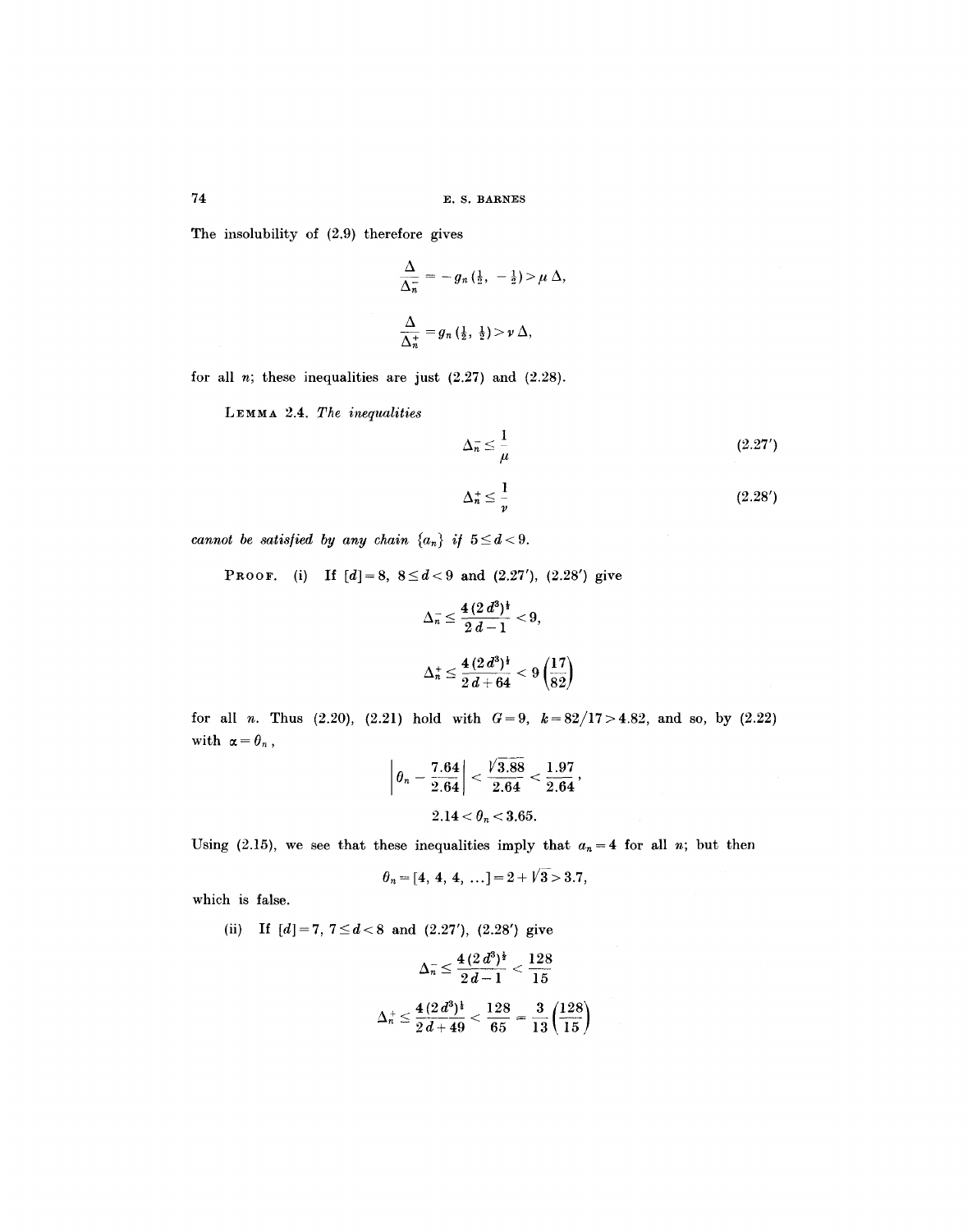for all *n*. Thus (2.20), (2.21) hold with  $G = 128/15$ ,  $k = 13/3$ , and so (2.22) gives

$$
\left|\theta_n - \frac{25}{8}\right| < \frac{7}{8},
$$
\n
$$
2.25 < \theta_n < 4
$$

for all *n*. Hence  $a_n = 4$  for all *n*. But then, for all *n*,

$$
\theta_n = \phi_n = 2 + \sqrt{3},
$$
\n $\Delta_n^+ = \frac{4}{\sqrt{3}} > 9\left(\frac{17}{82}\right),$ 

which is false.

(iii) If 
$$
[d] = 6, 6 \le d < 7
$$
, and  $(2.27')$   $(2.28')$  give

$$
\Delta_n^- \leq \frac{4 \, (2 \, d^3)^{\frac{1}{4}}}{2 \, d-1} < \frac{28 \, \sqrt[1]{14}}{13} < 8.059, \\[.5em] \Delta_n^+ \leq \frac{4 \, (2 \, d^3)^{\frac{1}{4}}}{2 \, d+36} < \frac{28 \, \sqrt[1]{14}}{50} < 2.096
$$

for all *n*. Thus (2.20), (2.21) hold with  $G=28\sqrt{14}/13<8.059$ ,  $k=50/13>3.846$ , and so (2.22) gives

$$
\left|\,\theta_n-\frac{5.692}{1.633}\right|<\frac{1.847}{1.633},\\2.35<\theta_n<4.62
$$

for all *n*. Hence  $a_n = 4$  for all *n*, and, as above,

$$
\Delta_n^+ = \frac{4}{\sqrt{3}} = 2.3094 \dots > 2.096,
$$

which is false.

(iv) If  $[d]=5, 5 \le d < 6$ , and  $(2.27')$ ,  $(2.28')$  give

$$
\Delta_{\vec{n}} \le \frac{4(2d^3)^{\frac{1}{4}}}{2d-1} < \frac{48\sqrt{3}}{11} < 7.56,
$$
  

$$
4(2d^3)^{\frac{1}{2}} - 48\sqrt{3}
$$

$$
\Delta_n^+ \le \frac{4\,(2\,d^3)^{\frac{1}{2}}}{2\,d+25} < \frac{48\,V3}{37} < 2.25
$$

for all *n*. Thus (2.20), (2.21) hold with  $G=48\sqrt{3}/11 < 7.56$ ,  $k=37/11 > 3.36$ , and so (2.22) gives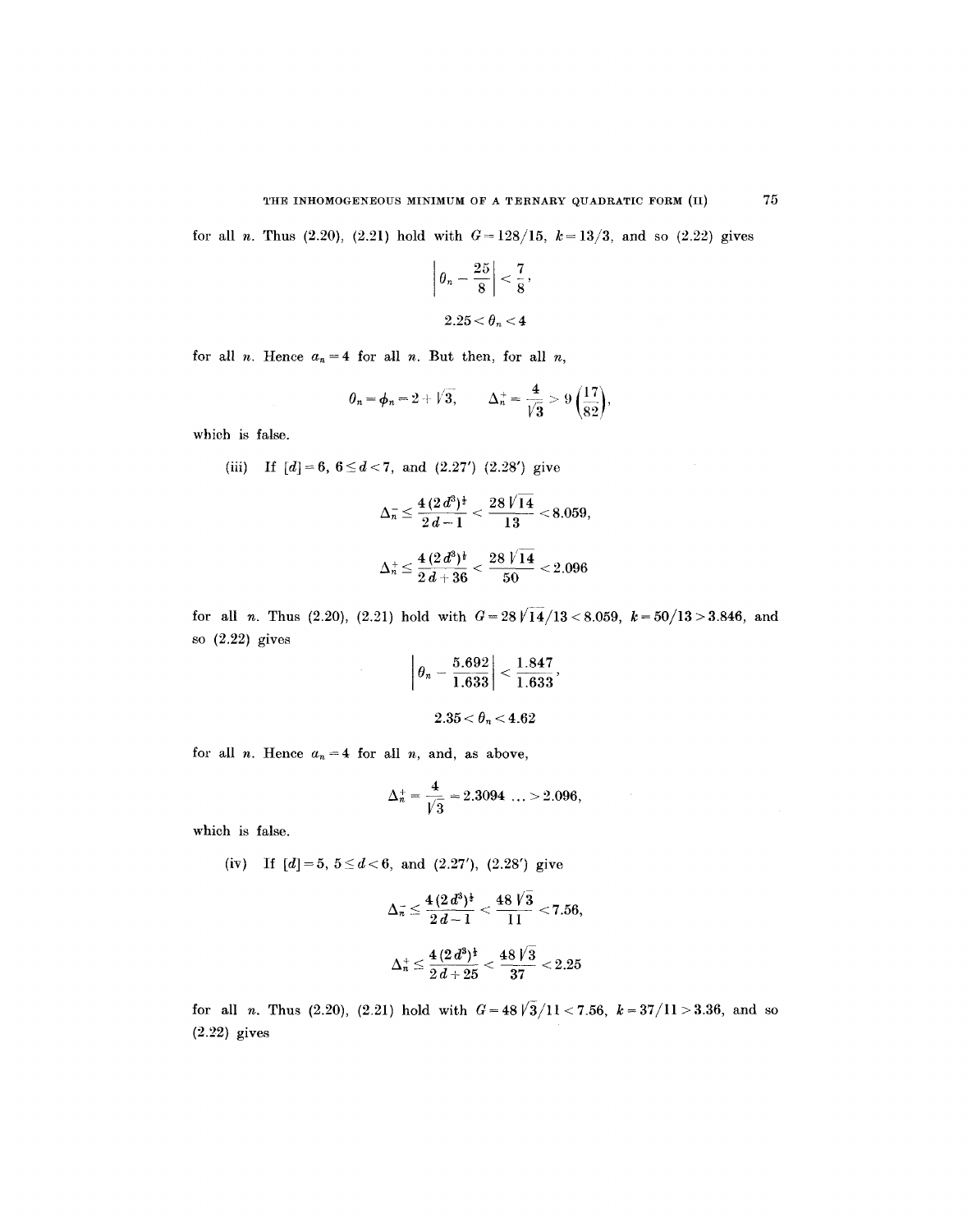76 E.S. BARNES

$$
\left|\theta_n - \frac{4.72}{1.16}\right| < \frac{1.82}{1.16},
$$
\n
$$
2.5 < \theta_n < 5.64
$$

for all *n*. Hence  $4 \le a_n \le 6$  for all *n*.

If some  $a_n = 6$ ,  $\theta_n \geq [6, 4, 4, 4, ...)$  = 4 +  $\sqrt{3} > 5.7$ , a contradiction. Hence  $a_n = 4$ for all  $n$ . But then, as above

$$
\Delta_n^+ = \frac{4}{\sqrt{3}} = 2.3094\ \ldots \ge 2.25,
$$

which is false.

LEMMA 2.5. If 
$$
(2.6)
$$
 holds, then

$$
1.144 < d < 5,
$$

*and the hypotheses o/ Lemma* 2.2 *are satis/ied.* 

PROOF. We known, by Lemma 2.1, that  $1.144 < d < 9$ .

(i) If  $5 \le d < 9$ , Lemma 2.4 shows that, for any symmetrical lattices, at least one of the inequalities

$$
\Delta_n^- > \frac{1}{\mu}, \quad \Delta_n^+ > \frac{1}{\nu}
$$

holds for some n. Using (2.18), we see that any  $R_m$ -admissible symmetrical lattice  $\mathcal{L}$  (with  $m=v/\mu$ ) has

$$
\Delta\left(\mathcal{L}\right) > \frac{1}{\mu} \cdot
$$

Since  $m > 1$ , all critical lattices of  $R_m$  are symmetrical hence

$$
D_m > \frac{1}{\mu},
$$

which is inconsistent with  $(2.11)$ .

(ii) Suppose next that  $1.144 < d < 5$ . We have to show that the  $R_m$ -admissible lattice  $\mathcal{L}$ , of determinant  $1/\mu$ , associated with the form  $\frac{1}{\mu\Delta}\phi(y, z)$ ,  $y, z=y_0, z_0$ , is necessarily symmetrical.

Suppose to the contrary that  $\mathcal L$  is not symmetrical. Then (2.19) gives

$$
\frac{1}{\mu} \ge 2(m+1) = 2\left(\frac{\nu}{\mu} + 1\right) \quad \text{if} \quad m \le 3. \tag{2.29}
$$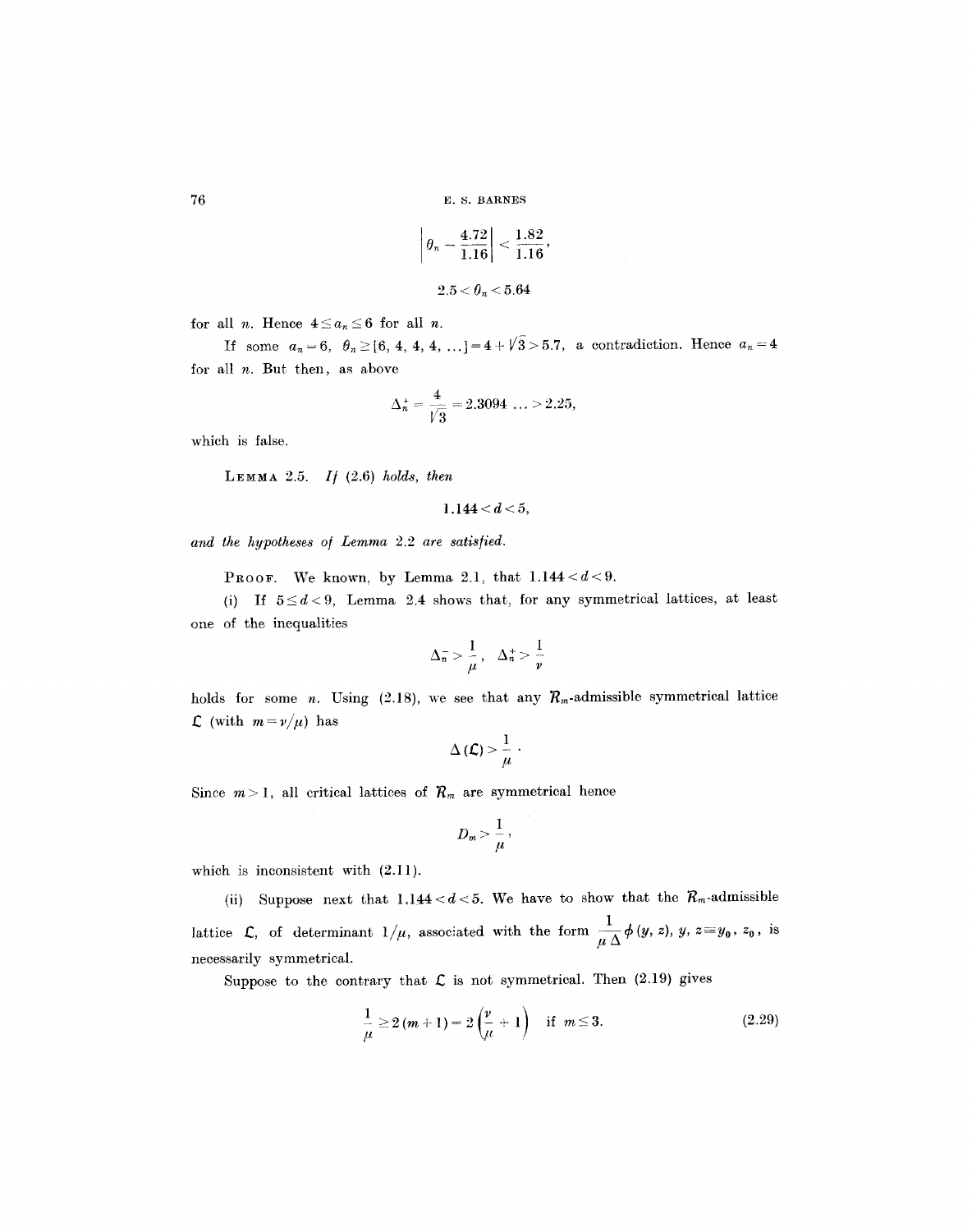This reduces to

$$
[d]^2 + 4d - 1 \leq 2 \Delta = 2 (2d^3)^{\frac{1}{2}},
$$

which is easily found to be false for  $[d] = 1, 2, 3$  or 4. Also

$$
m=\frac{2\,d+[d]^2}{2\,d-1}\leq 3
$$

if  $[d] = 1, 2$  or 3 or if  $4.75 \le d < 5$ . We therefore certainly have a contradiction from (2.29) unless

$$
4 \le d < 4.75. \tag{2.30}
$$

If however (2.30) is satisfied, then  $m>3$  and the analysis of Lemma 2.1 holds (using only the fact that  $\mathcal L$  is admissible). Thus (2.14), with  $[d]=4$ , gives

$$
(4 d + 15) (20 d + 5) \leq 32 d^3,
$$

and this is false for  $d < 4.75$ .

3. The results of  $\S 2$  show that the binary form  $\phi(y, z)$  in (2.2) must correspond to a symmetrical lattice  $\mathcal{L}$  satisfying (2.27), (2.28) for all n, with some d with  $1.144 < d < 5$ .

The next step in the proof of Theorem 2 is the investigation of such lattices. In each of the intervals  $4 \leq d < 5$ ,  $3 \leq d < 4$  we find (Lemmas 3.1, 3.2) that there exists a unique chain  $\{a_n\}$  satisfying (2.27), (2.28), so that  $\phi(y, z)$  is determinate within an arbitrary (positive) multiple. In each of the intervals  $2 \le d < 3$ , 1.144  $d < d < 2$ there are uncountably many distinct chains  $\{a_n\}$  satisfying (2.27), (2.28) (Lemmas 3.3, 3.4); we are able, however, to specify the general structure of these chains sufficiently well for our purposes.

LEMMA 3.1. If  $4 \leq d < 5$ , the only chain satisfying  $(2.27)$ ,  $(2.28)$  for all n is  ${4}$ . *Thus, for all n,* 

$$
g_n(y, z) = \frac{\Delta}{\sqrt{12}} (y^2 + 4 y z + z^2), \qquad y_0, z_0 \equiv \frac{1}{2}, \frac{1}{2} \pmod{1}.
$$
 (3.1)

PROOF. The inequalities  $(2.27)$ ,  $(2.28)$  give

$$
\Delta_n^- < \frac{4(2\,d^3)^{\frac{1}{2}}}{2\,d-1} < \frac{20\,\sqrt{10}}{9} < 7.028,\tag{3.2}
$$

$$
\Delta_n^+ < \frac{4(2\,d^3)^{\frac{1}{2}}}{2\,d+16} < \frac{20\,\sqrt{10}}{26} < 2.433. \tag{3.3}
$$

77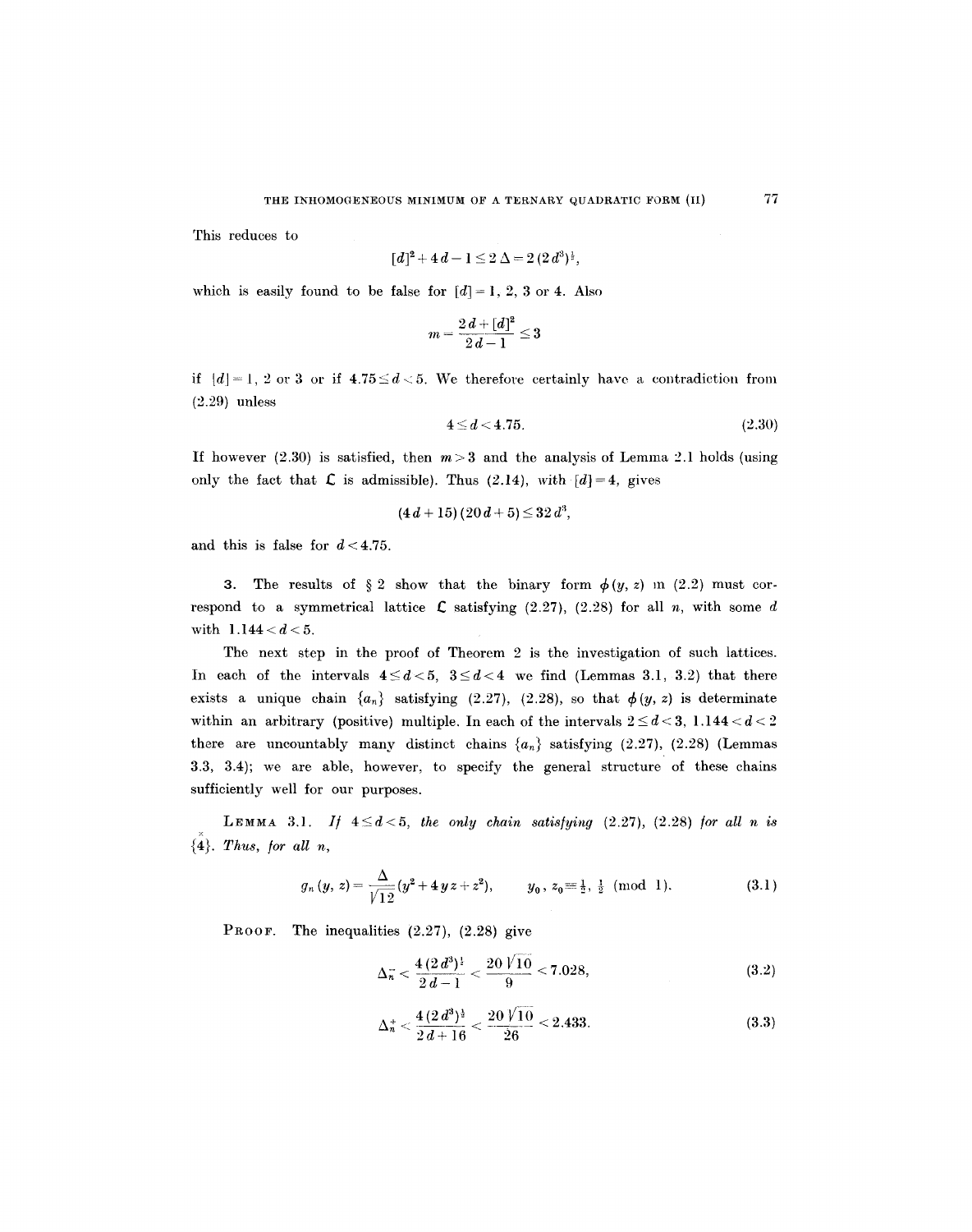Thus (2.20), (2.21) hold with  $G = 20\sqrt{10}/9 < 7.028$ ,  $k = 26/9 > 2.888$ , and so (2.22) gives

$$
\left|\theta_n - \frac{3.776}{0.748}\right| < \frac{1.778}{0.748},
$$
\n
$$
\theta_n > \frac{1.998}{0.748} > 2
$$

for all *n*. Hence  $a_n \geq 4$  for all *n*.

If now  $a_n \geq 6$  for some *n*, we should have

$$
\theta_n \geq [6, \stackrel{x}{4}] = 4 + \sqrt{3}, \qquad \phi_n \geq [\stackrel{x}{4}] = 2 + \sqrt{3},
$$
  

$$
\Delta_n^{\div} \geq \frac{4(10 + 6\sqrt{3})}{(5 + \sqrt{3})(3 + \sqrt{3})} = \frac{4(9 + 7\sqrt{3})}{33} > 2.5,
$$

contradicting (3.3). It follows that  $a_n = 4$  for all *n*, as asserted.

The rest of the Lemma follows immediately, since for the chain  $\tilde{\{4\}}$  we have

$$
\theta_n = \phi_n = [\overset{\scriptscriptstyle{\times}}{\mathbf{4}}] = 2 + \sqrt{3}
$$

for all n.

LEMMA 3.2 *If*  $3 \le d < 4$ , the only chain  $\{a_n\}$  satisfying (2.27), (2.28) for all n *is*  $\{ \stackrel{\times}{4}, \stackrel{\times}{6} \}$ . *Thus we have (taking*  $a_{2n}=6$ *,*  $a_{2n+1}=4$ *)* 

$$
g_{2n}(y, z) = g_{2n+1}(z, y) = \frac{\Delta}{\sqrt{120}} (3 y^2 + 12 y z + 2 z^2)
$$
 (3.4)

*with*  $y_0$ ,  $z_0 \equiv \frac{1}{2}$ ,  $\frac{1}{2}$  (mod 1).

PROOF. (2.27), (2.28) give

$$
\Delta_n^- < \frac{4(2d^3)^{\frac{1}{2}}}{2d-1} < \frac{32\sqrt{2}}{7} < 6.465,\tag{3.5}
$$

$$
\Delta_n^+ < \frac{4(2\,d^3)^{\frac{1}{2}}}{2\,d+9} < \frac{32\,\sqrt{\,2}}{17} < 2.663. \tag{3.6}
$$

Thus (2.20), (2.21) hold with  $G = 32\sqrt{2}/7 < 6.465$ ,  $k = 17/7 > 2.428$ , and so give

$$
\left|\theta_n-\frac{2.856}{.391}\right|<\frac{1.715}{.391},
$$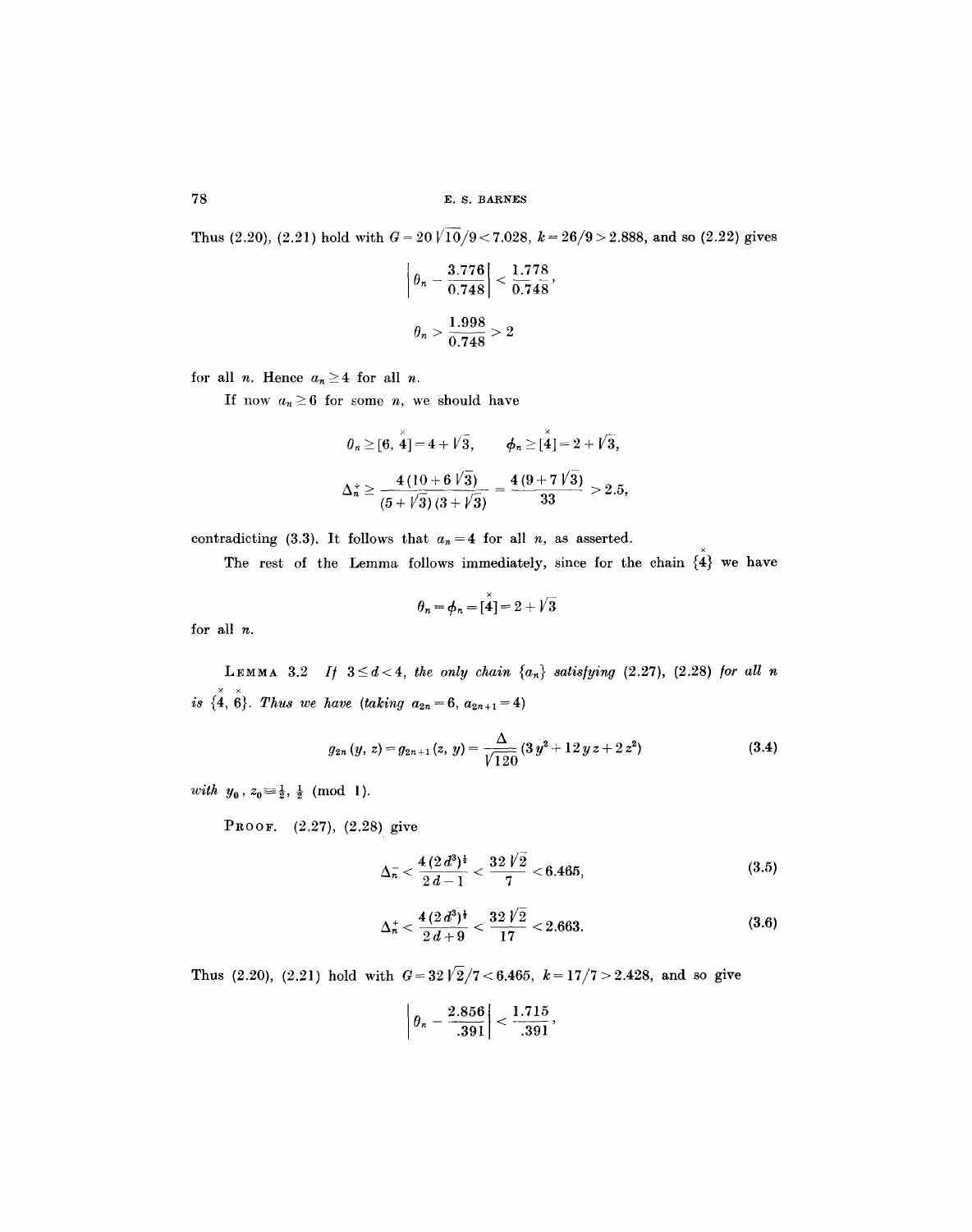$$
\theta_n > \frac{1.141}{.391} > 2,
$$

so that  $a_n \geq 4$  for all *n*.

If now  $a_n \geq 8$  for some *n*, we find

$$
\theta_n \geq [8, 4] = 6 + \sqrt{3} > 7.7,
$$
  $\phi_n \geq [4] = 2 + \sqrt{3} > 3.7,$   
 $\Delta_n^+ > \frac{4 (27.49)}{(4.7) (8.7)} > 2.68,$ 

contrary to (3.6). Hence  $a_n \leq 6$  for all *n*.

If  $a_n=a_{n+1}=4$ , then

$$
\theta_n \leq [4, \stackrel{\times}{6}] = 1 + \sqrt{8}, \qquad \phi_n \leq [4, \stackrel{\times}{6}] = 1 + \sqrt{8},
$$
  

$$
\Delta_n^- \geq \frac{4(2 + \sqrt{8})}{\sqrt{8}} = 4 + \sqrt{8} > 6.8,
$$

contrary to (3.5); and if  $a_n = a_{n+1} = 6$ , then

$$
\theta_n \geq [6, 4] = 4 + \sqrt{3},
$$
  $\phi_n \geq [6, 4] = 4 + \sqrt{3},$   

$$
\Delta_n^+ \geq \frac{4(3 + \sqrt{3})}{5 + \sqrt{3}} = \frac{4}{11}(3 + \sqrt{3}) > 2.8,
$$

contrary to (3.6).

 $\times$   $\times$ The only remaining possibility is that  $\{a_n\}$  is the periodic chain  $\{4, 6\}$ , which proves the first part of the lemma. The second part of the lemma follows at once, since (choosing the enumeration so that  $a_{2n}=6$ ,  $a_{2n+1}=4$ )

$$
\phi_{2n+1}=\theta_{2n}=[\stackrel{\times}{6},\stackrel{\times}{4}]=\frac{6+\sqrt{30}}{2},\qquad \phi_{2n}=\theta_{2n+1}=[\stackrel{\times}{4},\stackrel{\times}{6}]=\frac{6+\sqrt{30}}{3}.
$$

**LEMMA** 3.3. If  $2 \leq d < 3$  and the chain  $\{a_n\}$  satisfies  $(2.27)$ ,  $(2.28)$  for all n, *then either* 

(i)  $\{a_n\}$  *is*  $\{ \stackrel{\times}{\mathbf{6}} \}$ , *when* 

$$
g_n(y, z) = \frac{\Delta}{\sqrt{32}} (y^2 + 6 y z + z^2) y_0, \quad z_0 = \frac{1}{2}, \frac{1}{2} \pmod{1};
$$
 (3.7)

*or* (ii) {an} *satis/ies* 

$$
a_{2n} = 4, \quad 10 \le a_{2n+1} \le 14 \quad \text{for all } n. \tag{3.8}
$$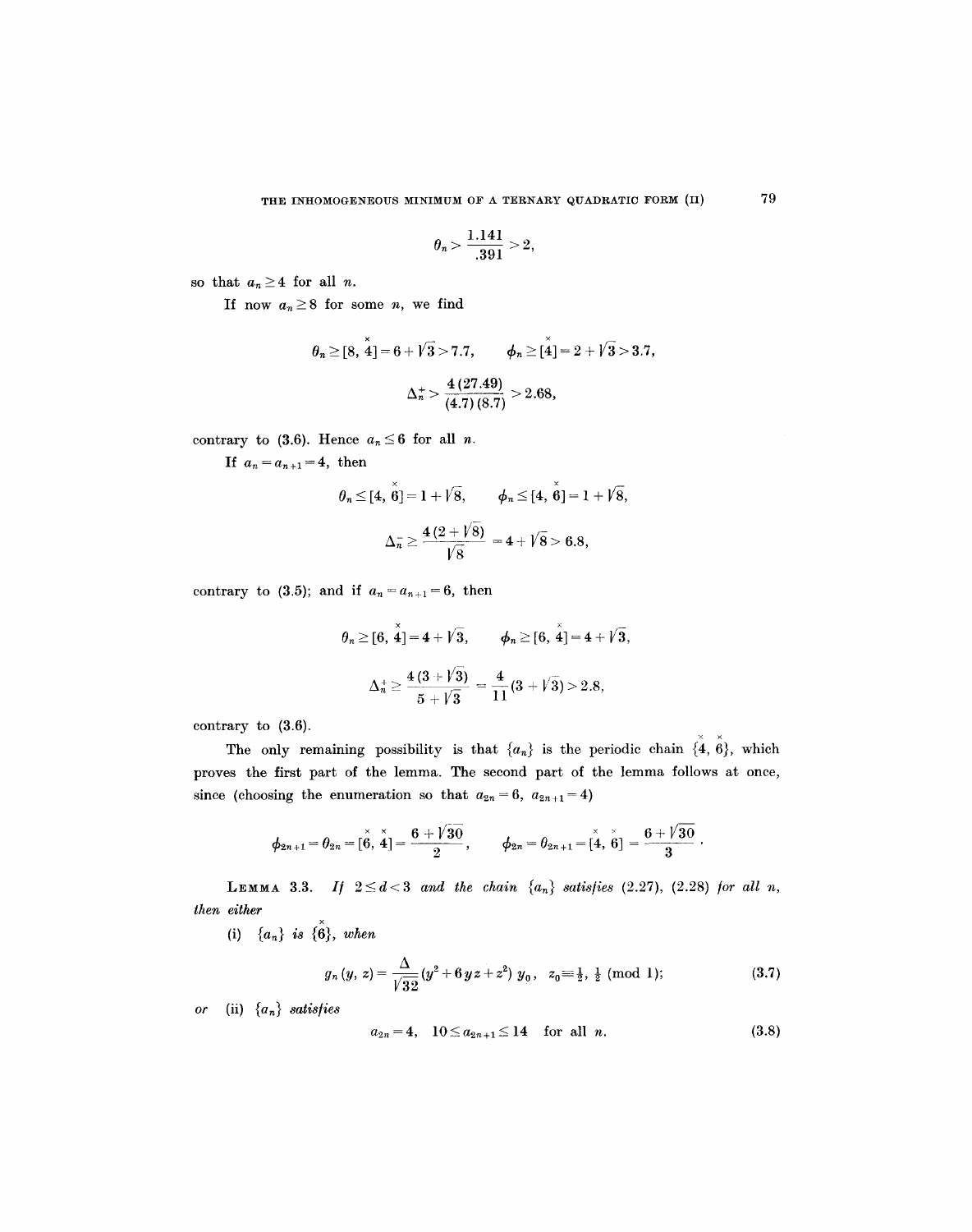80 E. S. BARNES

**PROOF.**  $(2.27)$  and  $(2.28)$  give

$$
\Delta_n^- < \frac{4(2\,d^3)^{\frac{1}{2}}}{2\,d-1} < \frac{12\,\sqrt{6}}{5} < 5.8788,\tag{3.9}
$$

$$
\Delta_n^+ < \frac{4(2d^3)^{\frac{1}{4}}}{2d+4} < \frac{12\sqrt{6}}{10} < 2.9394.
$$
 (3.10)

Thus (2.20), (2.21) hold with  $G=12\sqrt{6}/5 < 5.8788$ ,  $k=2$ , and so (2.22) gives

$$
\left| \theta_n - \frac{2}{.1212} \right| < \frac{1.6}{.1212},
$$
\n
$$
\theta_n > \frac{.4}{.1212} > 3.
$$

Hence  $a_n \geq 4$  for all *n*.

*Case I:* Suppose that  $a_n = 4$  for some n, say  $a_{2n} = 4$  (by suitable choice of the enumeration); then  $a_{2n-1} \ge 10$ ,  $a_{2n+1} \ge 10$ . For otherwise we may suppose, by symmetry, that  $a_{2n+1} \leq 8$ ; then  $\theta_{2n} < 4$ ,  $\phi_{2n} < 8$  and so

$$
\Delta_{2n}^-=\frac{4\times 31}{3\times 7}=\frac{124}{21}>5.9,
$$

contradicting (3.9).

Further, if  $a_{2n+1} \ge 10$  for some n, then  $a_{2n} = a_{2n+2} = 4$ . For otherwise we may suppose, by symmetry, that  $a_{2n} \geq 6$ , when

$$
\theta_{2n} \geq [6, \stackrel{x}{4}] = 4 + \sqrt{3}, \qquad \phi_{2n} \geq [10, \stackrel{x}{4}] = 8 + \sqrt{3},
$$
  

$$
\Delta_{2n}^+ \geq \frac{4(34 + 12 \sqrt{3})}{(5 + \sqrt{3})(9 + \sqrt{3})} = \frac{4(282 + 25 \sqrt{3})}{429} > 3,
$$

contradicting (3.10).

From these results it follows at once that, if  $a_{2n}=4$  for some n, then, for all n,  $a_{2n}=4$ ,  $a_{2n+1}\geq 10$ . Finally, if  $a_{2n+1}\geq 16$  for some n, we obtain

$$
\theta_{2n} > [\stackrel{\stackrel{\circ}{4}}{4}] = 2 + \sqrt{3} > 3.7, \qquad \phi_{2n} > [16, \stackrel{\stackrel{\circ}{4}}{4}] = 14 + \sqrt{3} > 15.7,
$$

$$
\Delta_{2n}^+ > \frac{4 (57.09)}{(4.7)(16.7)} > 2.96,
$$

contradicting (3.10). Hence  $a_{2n+1} \leq 14$  for all n. This gives (ii) of the lemma.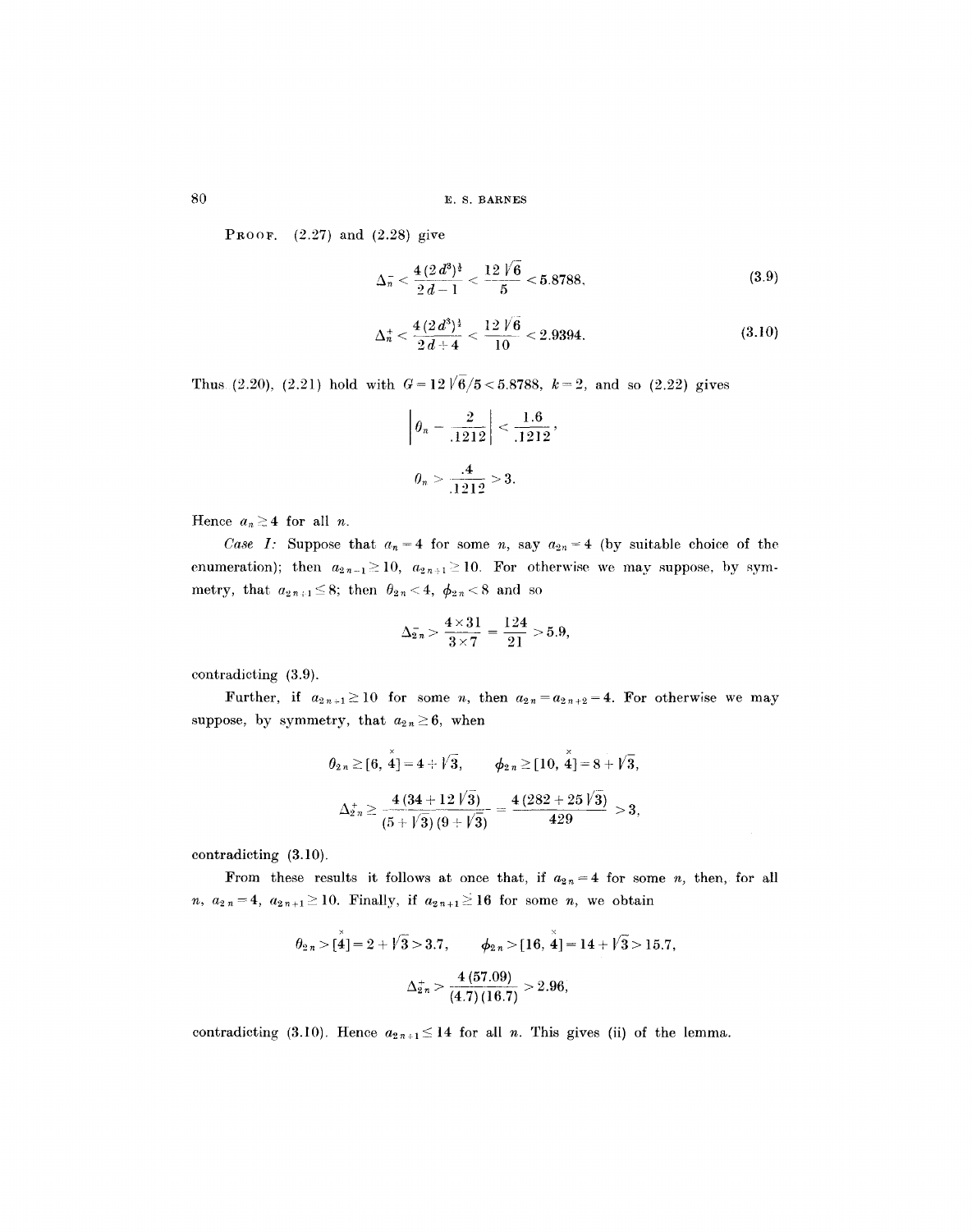*Case II:* Suppose that  $a_n \geq 6$  for all n. If then  $a_n \geq 8$  for some n, we obtain

$$
\theta_n \geq [8, \stackrel{\times}{6}]= 5 + 2\sqrt{2}, \qquad \phi_n \geq [\stackrel{\times}{6}]= 3 + 2\sqrt{2},
$$
  

$$
\Delta_n^+ \geq \frac{8 + 9\sqrt{2}}{7} > 2.96,
$$

contrary to (3.10). Hence  $a_n=6$  for all n.

Finally, for the chain  $\{ \overset{\check\circ}{\mathbf{6}} \}$  we have, for all n,

$$
{\theta}_n\,{=}\,\boldsymbol{\phi}_n\,{=}\,3\,{+}\,2\,{\mathit{V}}\,2\,,
$$

$$
g_n(y, z) = \frac{\Delta}{\sqrt{32}} (y^2 + 6 y z + z^2), \qquad y_0, z_0 = \frac{1}{2}, \frac{1}{2} \pmod{1}.
$$

This gives (i) of the lemma.

LEMMA 3.4. *If*  $1.144 < d < 2$  *and the chain*  $\{a_n\}$  *satisfies* (2.27), (2.28) for all n, *then every pair*  $(a_n, a_{n+1})$  *and*  $(a_{n+1}, a_n)$  *of consecutive elements of*  $\{a_n\}$  *is one of* (6, 10), (6, 12), (6, 14), (6, 16), (8, 8) *or* (8, 10).

**PROOF.**  $(2.27)$  and  $(2.28)$  give

$$
\Delta_n^- < \frac{4(2\,d^3)^{\frac{1}{2}}}{2\,d-1} < \frac{16}{3} = 5.3333\,\ldots\tag{3.11}
$$

$$
\Delta_n^+ < \frac{4(2 d^3)^{\frac{1}{2}}}{2 d + 1} < \frac{16}{5} = 3.2. \tag{3.12}
$$

Now\*

$$
\Delta_n^{-}=\frac{4(\theta_n\phi_n-1)}{(\theta_n-1)(\phi_n-1)}=4\left(1+\frac{1}{\theta_n-1}+\frac{1}{\phi_n-1}\right)>4\left(1+\frac{1}{\theta_n-1}\right),
$$

so that  $(3.11)$  gives, for all  $n$ ,

$$
1+\frac{1}{\theta_n-1}<\frac{4}{3},\qquad \theta_n>4.
$$

Hence  $a_n \geq 6$  for all *n*. The lemma will now follow from the following results:

<sup>\*</sup> The inequality (2.22) cannot be used, since with  $G = 16/3$ ,  $k = 5/3$  we have  $G = 2 (k + 1)$ .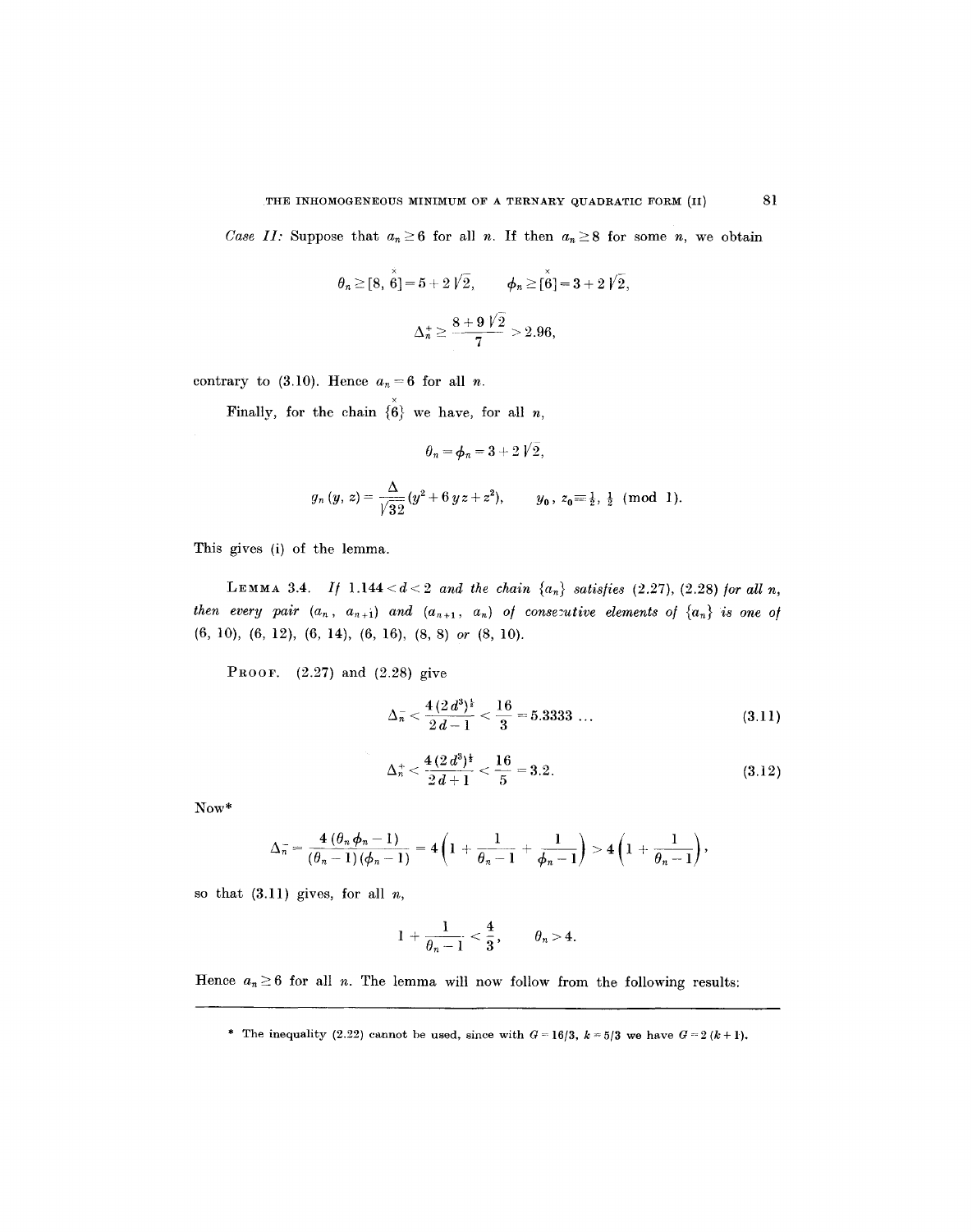82 E.S. BARNES

(i) If 
$$
a_n = 6
$$
, then  $10 \le a_{n+1} \le 16$ ;  
\n(ii) if  $a_n = 8$ , then  $8 \le a_{n+1} \le 10$ ;  
\n(iii) if  $a_n = 10$ , then  $6 \le a_{n+1} \le 8$ ;  
\n(iv) if  $a_n \ge 12$ , then  $a_{n+1} = 6$ ;

and the corresponding results (which follow by symmetry) with  $a_{n+1}$  replaced by  $a_{n-1}$ . For the proof of these it is convenient to write  $(3.11)$ ,  $(3.12)$  in the alternative forms:

$$
\phi_n > \frac{4\,\theta_n - 7}{\theta_n - 4},\tag{3.13}
$$

$$
\phi_n < \frac{4\theta_n + 9}{\theta_n - 4} \tag{3.14}
$$

If  $a_n=6$ , then, since  $a_n\geq 6$  for all n,

$$
3+\sqrt{8}=[\overset{\times}{6}] \leq \theta_n < 6.
$$

(3.13) gives  $\phi_n > 17/2 = 8.5$ , whence  $a_{n+1} \ge 10$ . (3.14) gives

$$
\phi_n < \frac{1}{7}(25\sqrt{8} + 53) < 17.7;
$$

 $\times$ since  $\phi_n \geq [a_{n+1}, 6] = a_{n+1} - (3 - \sqrt{8}) > a_{n+1} - 0.172$ , it follows that  $a_{n+1} \leq 16$ . This proves (i).

If  $a_n=8$ , then

$$
5+\sqrt{8}=[8,\stackrel{\scriptscriptstyle \times}{6}]\leq\theta_n<8.
$$

(3.13) gives  $\phi_n > 25/4 > 6$ , whence  $a_{n+1} \geq 8$ . (3.14) gives

$$
\phi_n\!<\!\tfrac{1}{7}(25\mathop{V}8+3)\!<\!10.54,
$$

whence, as above,  $a_{n+1} \leq 10$ . This proves (ii).

If  $a_n = 10$ , then

$$
7+\sqrt{8}=[10,\ \overset{\times}{6}]\leq \theta_n<10.
$$

(3.13) gives  $\phi_n > 11/2 = 5.5$ , whence  $a_{n+1} \ge 6$ . (3.14) gives

$$
\phi_n
$$
 < 79 - 25  $\sqrt{8}$  < 8.29,

whence  $a_{n+1} \leq 8$ . This proves (iii).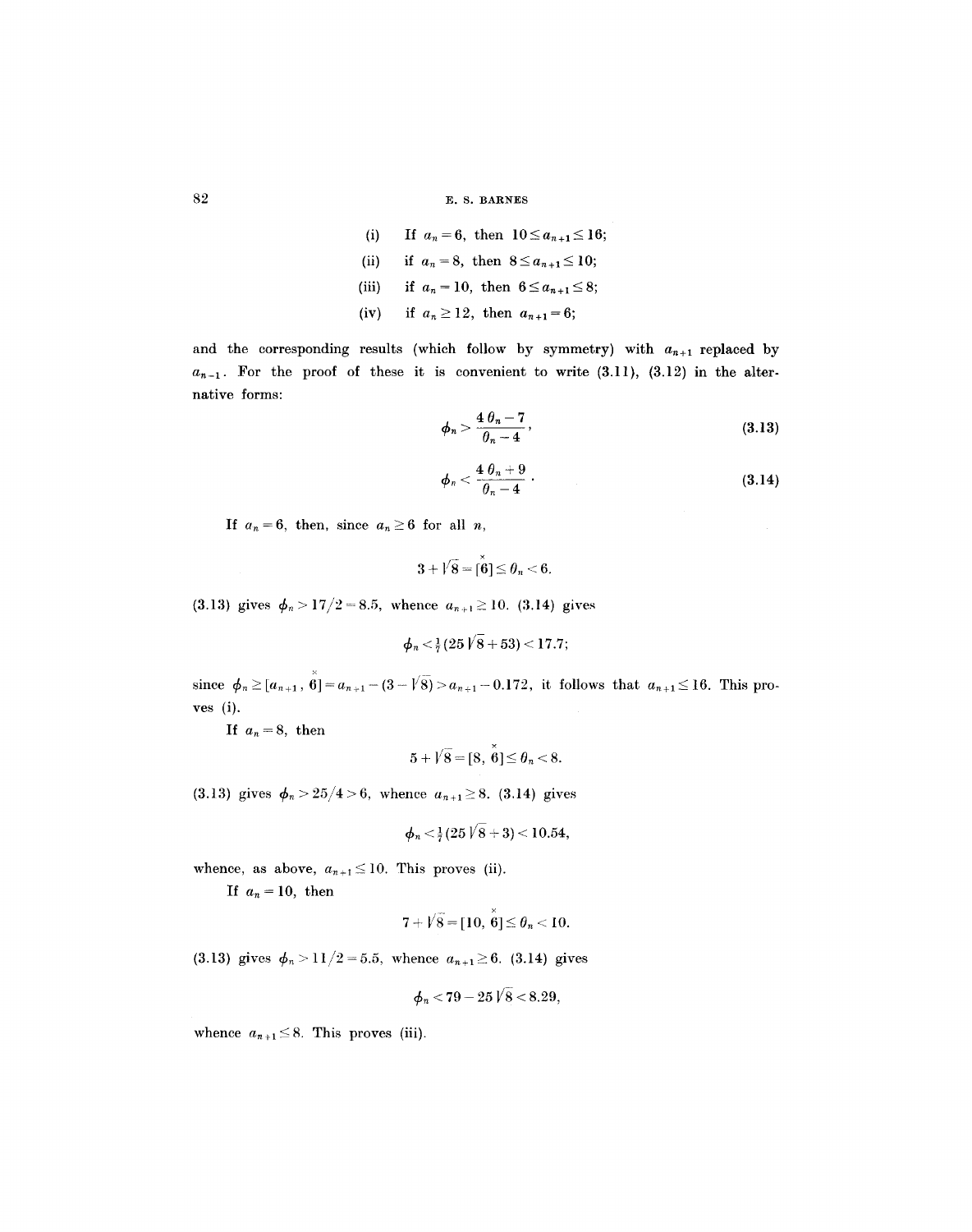• Finally, if  $a_n \ge 12$ , then  $\theta_n \ge 12$ ,  $6=9+18$ ; (3.14) gives

$$
\phi_n<\frac{1}{17}(193-25\,\sqrt{8})<7.2,
$$

whence  $a_{n+1} \leq 6$  and so  $a_{n+1} = 6$ . This proves (iv).

4. The final stage in the proof of Theorem 2 is the direct examination of  $f(x, y, z)$  by means of the chain  $f_n(x, y, z)$  of equivalent forms given by Lemma 2.2, together with the results on the chain  $g_n(y, z)$  found in § 3.

LEMMA 4.1. *It is impossible that*  $4 \leq d < 5$ .

PROOF. By Lemma 3.1,

$$
g_n(y, z) = k(y^2 + 4yz + z^2), \qquad y_0, z_0 \equiv \frac{1}{2}, \frac{1}{2} \pmod{1} \tag{4.1}
$$

where 
$$
12 k^2 = \Delta^2 = 2 d^3
$$
. (4.2)

Now (2.27), (2.28) become

$$
4\sqrt{3} < \frac{4\,\Delta}{2\,d-1}, \qquad 3\,(2\,d-1)^2 < \Delta^2 = 2\,d^3,
$$
  

$$
\frac{4}{\sqrt{3}} < \frac{4\,\Delta}{2\,d+16}, \qquad 2\,(d+8)^2 < \frac{3}{2}\,\Delta^2 = 3\,d^3,
$$

of which the former gives

$$
d > 4.8.\t\t(4.3)
$$

Since  $4.8 < d < 5$ ,  $(4.2)$  gives

$$
4.294 < k < 4.565. \tag{4.4}
$$

Now, for all  $n$ ,

$$
f_n(x, -\frac{1}{2}, \frac{1}{2}) = (x - \frac{1}{2}h_n + \frac{1}{2}h_{n-1})^2 + \frac{1}{2}k,
$$
  

$$
f_n(x, \frac{1}{2}, \frac{1}{2}) = (x + \frac{1}{2}h_n + \frac{1}{2}h_{n-1})^2 - \frac{3}{2}k.
$$

We can choose  $x \equiv x_0 \pmod{1}$  to satisfy either of

$$
0 \leq \alpha_n = |x - \frac{1}{2} h_n + \frac{1}{2} h_{n-1}| \leq \frac{1}{2},
$$
  

$$
\frac{5}{2} \leq \beta_n = |x + \frac{1}{2} h_n + \frac{1}{2} h_{n-1}| \leq 3.
$$

Since, by (2.6),  $|f_n(x, y, z)| > \frac{1}{2}d$  whenever  $x, y, z \equiv x_0, \frac{1}{2}, \frac{1}{2} \pmod{1}$ , it follows that

$$
\alpha_n^2 + \frac{1}{2} k > \frac{1}{2} d, \tag{4.5}
$$

6- 563802. *Acta mathematica.* 96. Imprim6 le 20 octobre 1956.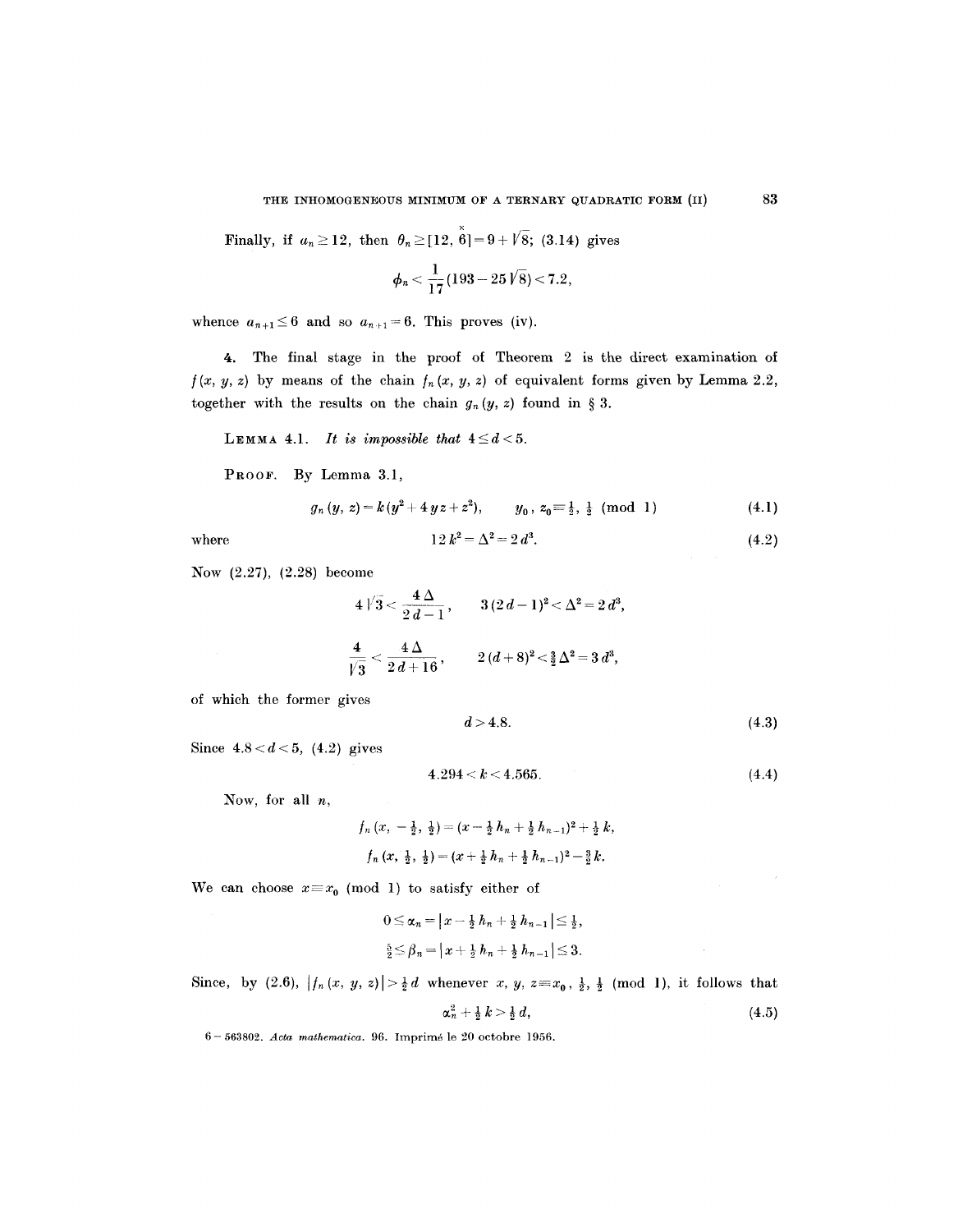E. S. BARNES

$$
\beta_n^2 - \frac{3}{2}k > \frac{1}{2}d\tag{4.6}
$$

(since clearly

 $\beta_n^2 - \frac{3}{2}k > \frac{25}{4} - \frac{3}{2}(4.294) = -0.191 > -\frac{1}{2}d$ .

 $(4.5)$  gives, with  $d < 5$ ,

$$
\alpha_n^2 > \frac{1}{2} \, d - \frac{1}{2} \, k = \frac{1}{2} \, d - \left(\frac{d^3}{24}\right)^{\frac{1}{2}}
$$
\n
$$
> \frac{5}{2} - \left(\frac{125}{24}\right)^{\frac{1}{2}} > .217,
$$
\n
$$
\alpha_n > .4658.
$$

(4.6) gives, with  $d > 4.8$ ,  $k > 4.294$ ,

$$
\beta_n^2 > \frac{1}{2} d + \frac{3}{2} k > 8.841,
$$
  

$$
\beta_n > 2.9735.
$$

These results, together with the definitions of  $\alpha_n$ ,  $\beta_n$ , show that for all n

.4658  $\langle x_0 - \frac{1}{2} h_n + \frac{1}{2} h_{n-1} \langle .5342 \pmod{1},$  (4.7)

$$
-.0265 < x_0 + \frac{1}{2} h_n + \frac{1}{2} h_{n-1} < .0265 \pmod{1}.
$$
 (4.8)

Subtracting, we have

$$
-.5607 < h_n < - .4393 \pmod{1},
$$
  
so that  $|h_n - \frac{1}{2}| < .0607 \pmod{1}.$  (4.9)

By making a parallel transformation on x in  $f_1(x, y, z)$  (and the corresponding transformation on  $x_0$ ) we may suppose without loss of generality that

$$
0 \le h_0 < 1, \qquad 0 \le h_1 < 1.
$$

Then (4.9) gives

$$
|h_0 - \frac{1}{2}| < .0607, \qquad |h_1 - \frac{1}{2}| < .0607, \tag{4.10}
$$

and (4.8), with  $n=1$ , then gives

$$
|x_0 - \frac{1}{2}| < .0872 \pmod{1}.\tag{4.11}
$$

Since  $a_n = 4$  for all *n*, the recurrence relation (2.25) gives

$$
h_2 = 4 h_1 - h_0,
$$

whence, by  $(4.10)$ 

$$
\left| h_2 - \frac{3}{2} \right| = \left| 4\left( h_1 - \frac{1}{2} \right) - \left( h_0 - \frac{1}{2} \right) \right| < .3035.
$$

84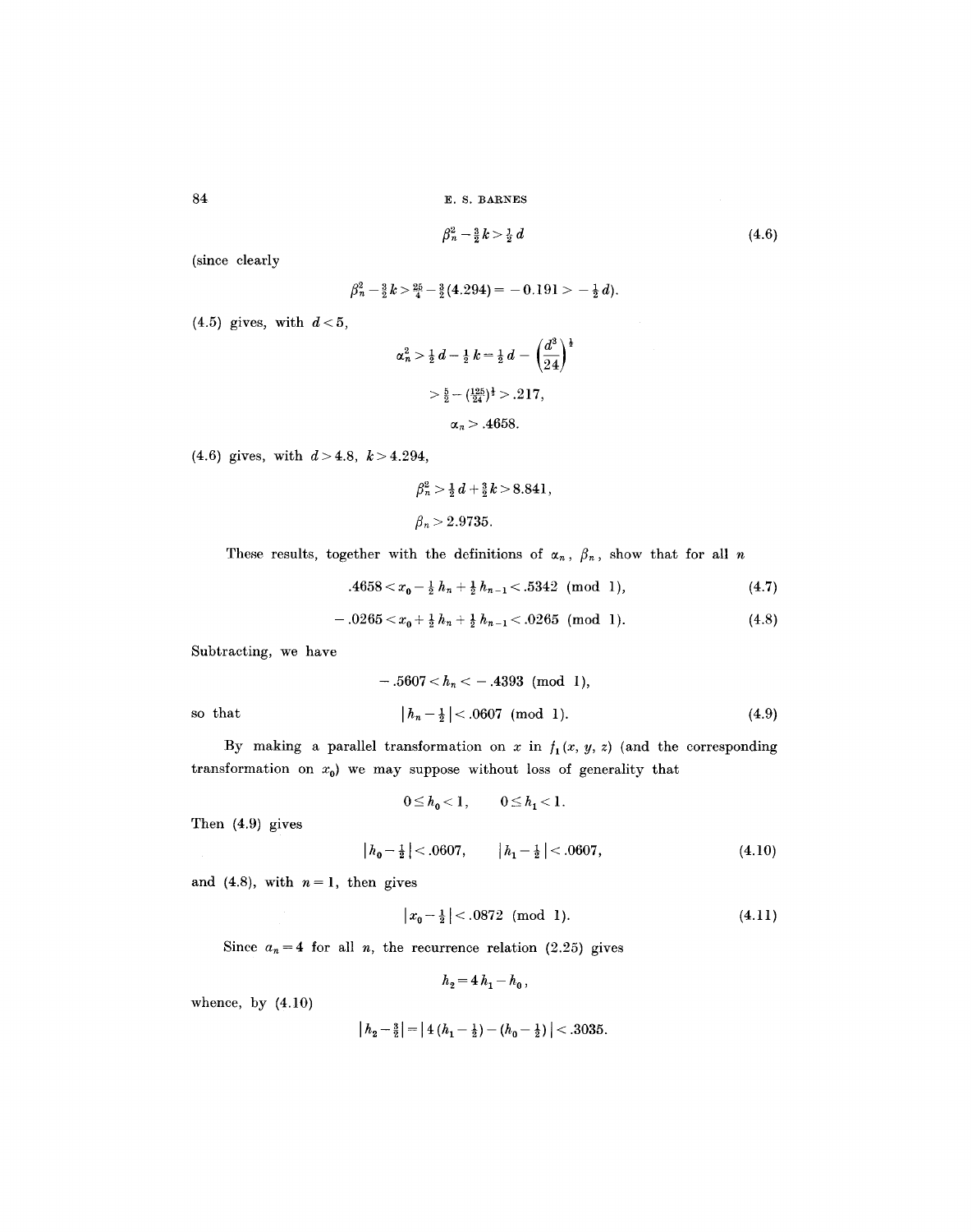(4.9) now shows that

$$
|h_2 - \frac{3}{2}| < .0607.
$$

But now (4.8), with  $n=2$ , gives

$$
|x_0| < .0872 \pmod{1},
$$

which is incompatible with (4.11). This proves the lemma.

LEMMA 4.2. *If*  $3 \le d < 4$ , *then*  $f(x, y, z)$  *is equivalent to*  $Q_2(x, y, z) = 2x^2 - y^2 + 15z^2$ *with*  $x_0$ ,  $y_0$ ,  $z_0 \equiv \frac{1}{2}$ ,  $\frac{1}{2}$ ,  $\frac{1}{2}$  (mod 1).

PROOF. By Lemma 3.2, we have

$$
f_{2n}(x, y, z) = (x + h_{2n}y + h_{2n-1}z)^2 - k(3y^2 + 12yz + 2z^2)
$$
  
\n
$$
f_{2n+1}(x, y, z) = (x + h_{2n+1}y + h_{2n}z)^2 - k(2y^2 + 12yz + 3z^2)
$$
\n(4.12)

for all *n*, where  $k > 0$ ,  $y_0$ ,  $z_0 = \frac{1}{2}$ ,  $\frac{1}{2}$  (mod 1) and

$$
120 k^2 = \Delta^2 = 2 d^3. \tag{4.13}
$$

Now (2.27), (2.28) become

$$
\frac{8\sqrt{30}}{7} = \Delta_{\overline{n}} < \frac{4\,\Delta}{2\,d-1} \,, \qquad 60\,(2\,d-1)^2 < \frac{49}{2}\,\Delta^2 = 49\,d^3, \\
\frac{8\,\sqrt{30}}{17} = \Delta_{\overline{n}}^+ < \frac{4\,\Delta}{2\,d+9} \,, \qquad 60\,(2\,d+9)^2 < \frac{289}{2}\,\Delta^2 = 289\,d^3,
$$

of which the second gives  $d > 3.87$ ; hence

$$
3.87 < d < 4. \tag{4.14}
$$

Now (4.13) gives

$$
.933 < k < 1.033. \tag{4.15}
$$

We can ensure, by suitable transformation on x in  $f_0(x, y, z)$ , that

$$
|h_0| \le \frac{1}{2}, \qquad |h_{-1}| \le \frac{1}{2}.\tag{4.16}
$$

After these preliminaries, our first step is to show that  $h_n = 0$  for all n. We first obtain bounds for  $h_n$  (mod 1) by the method used in Lemma 4.1.

For all  $n$ ,

$$
g_n\left(\frac{1}{2},\frac{1}{2}\right)=\frac{17}{4}k
$$
,  $g_n\left(\frac{1}{2},-\frac{1}{2}\right)=-\frac{7}{4}k$ .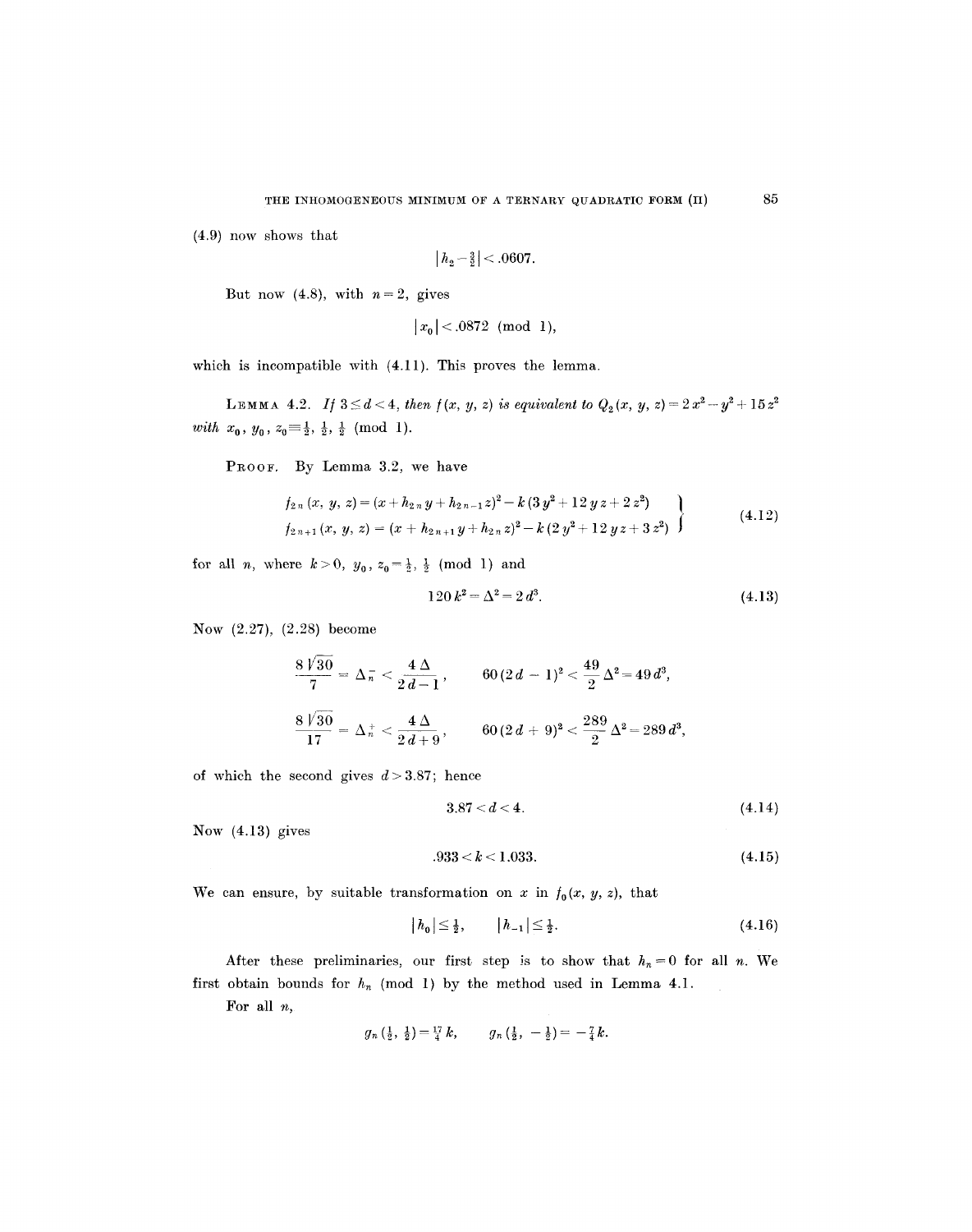We can choose  $x \equiv x_0 \pmod{1}$  to satisfy either of

 $0 \leq \alpha_n = |x - \frac{1}{2} h_n + \frac{1}{2} h_{n-1}| \leq \frac{1}{2},$  $\frac{3}{2} \leq \beta_n = |x + \frac{1}{2}h_n + \frac{1}{2}h_{n-1}| \leq 2.$ 

Since, by  $(2.6)$ ,  $|f_n(x, y, z)| > \frac{1}{2}d$  whenever x, y,  $z = x_0, \frac{1}{2}, \frac{1}{2}$  (mod 1), it follows that

$$
\alpha_n^2 + \frac{7}{4}k > \frac{1}{2}d,\tag{4.17}
$$

$$
\frac{17}{4}k - \beta_n^2 > \frac{1}{2}d\tag{4.18}
$$

(since clearly

$$
\frac{17}{4}k - \beta_n^2 > \frac{17}{4}(0.933) - 4 = -0.03 \ldots > -\frac{1}{2}d.
$$

 $(4.17)$  gives, with  $d < 4$ ,

$$
\alpha_n^2 > \frac{1}{2} d - \frac{7}{4} k > 2 - \frac{7}{4} (1.033) = .19225,
$$
  

$$
\alpha_n > .4384.
$$

 $(4.18)$  gives, with  $d < 4$ ,

$$
\beta_n^2 < \frac{17}{4}k - \frac{1}{2}d < \frac{17}{4}(1.033) - 2 = 2.39025,
$$
\n
$$
\beta_n < 1.5461.
$$

These results, together with the definitions of  $\alpha_n$ ,  $\beta_n$ , show that for all n

$$
.4384 < x_0 - \frac{1}{2} h_n + \frac{1}{2} h_{n-1} < .5616 \pmod{1}
$$
 (4.19)

$$
.4539 < x_0 + \frac{1}{2}h_n + \frac{1}{2}h_{n-1} < .5461 \pmod{1}.
$$
 (4.20)

Subtracting, we find

$$
|h_n| < .1077 \pmod{1}.\tag{4.21}
$$

Since  $a_{2n} = 6$ ,  $a_{2n+1} = 4$  for all n, the recurrence relation (2.5) gives

$$
h_{2\,n+1} = 4\,h_{2\,n} - h_{2\,n-1} \\
 h_{2\,n+2} = 6\,h_{2\,n+1} - h_{2\,n} = 23\,h_{2\,n} - 6\,h_{2\,n-1}\n \tag{4.22}
$$

Consider now a Euclidean plane with rectangular coordinates  $\xi$ ,  $\eta$ , and let  $\mathcal R$ be the region defined by

$$
|\xi| < .1077, \quad |\eta| < .1077.
$$

Denote by  $P_n(-\infty < n < \infty)$  the point  $(h_{2n}, h_{2n-1})$ . By (4.21),  $P_n$  is congruent to a point of  $R$  for all *n*; and, by (4.16),  $P_0 \in R$ .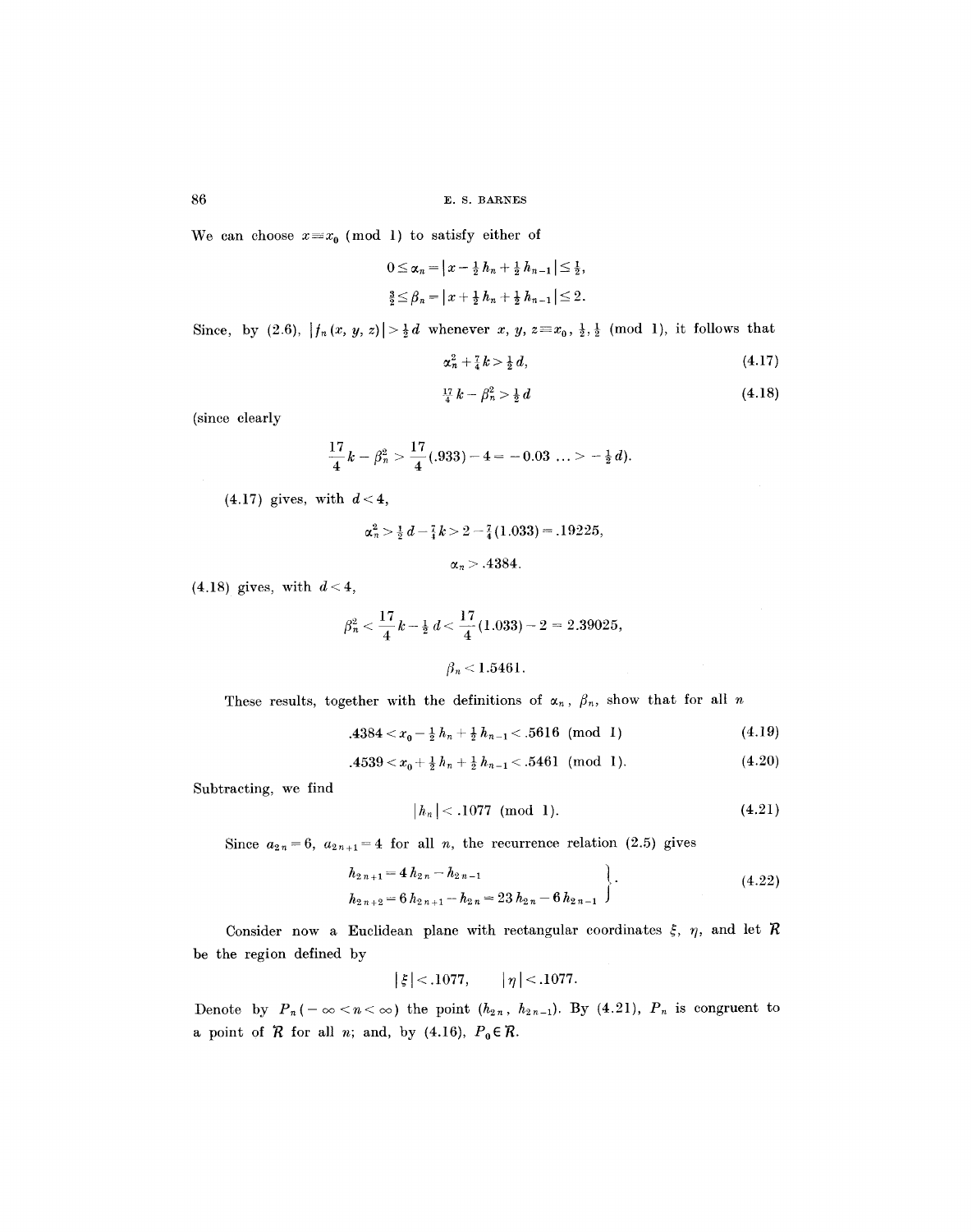Let  $T$  be the unimodular matrix

$$
T=\begin{pmatrix}23 & -6\\ 4 & -1\end{pmatrix};
$$

then by (4.22)  $P_{n+1} = T(P_n)$ .

Let now  $P=(\xi,\eta)$  be any point of  $\mathcal{R}$ , and let

Then 
$$
|\eta'| = |4\xi - \eta| < .5385,
$$

$$
\xi' = 23\xi - 6\eta = 6\eta' - \xi.
$$

 $Q = (\xi', \eta') = T(P).$ 

If now Q is congruent (mod 1) to a point of R, we clearly require  $|\eta'| < .1077$ ; then, since

$$
|\xi'| = |6\eta' - \xi| < 6(.1077) + (.1077) = .7539 < 1 - .1077,
$$

we require also  $|\xi'| < .1077$ .

Thus Q is congruent to a point of  $\mathcal R$  only if  $Q \in \mathcal R$ .

Since  $P_0 \in \mathcal{R}$  and  $P_n = T^n (P_0)$  is congruent to a point of  $\mathcal R$  for all n, it follows\* that  $P_0$  is the (unique) point F of R satisfying.

 $T(F) = F$ ,

i.e. that  $P_0=(0, 0)$ . Thus  $h_0=0$ ,  $h_{-1}=0$ , and so  $h_n=0$  for all n, as asserted. This result, with (4.20), shows also that

$$
|x_0 - \frac{1}{2}| < .0461 \pmod{1}.\tag{4.23}
$$

The final step of the argument is to show that  $x_0 \equiv \frac{1}{2} \pmod{1}$ ,  $k=1$ . Since  $f(x, y, z)$  is equivalent to  $f_0(x, y, z)$ , we may take

$$
f(x, y, z) = f_0(x, y, z) = x^2 - k(3y^2 + 12yz + 2z^2)
$$

with  $x, y, z \equiv x_0, \frac{1}{2}, \frac{1}{2} \pmod{1}$ .

Let

$$
a = f(2, 1, 0) = 4 - 3k.
$$

Then, by  $(4.15)$ ,  $.901 < a < 1.201$ .  $(4.24)$ 

If we make the equivalence transformation

87

<sup>\*</sup> We are appealing here to the general Lemma 3 of [1]. As remarked there, this lemma is due to CASSELS, and a proof is given in BARNES and SWINNERTON-DYER [3], Theorem D.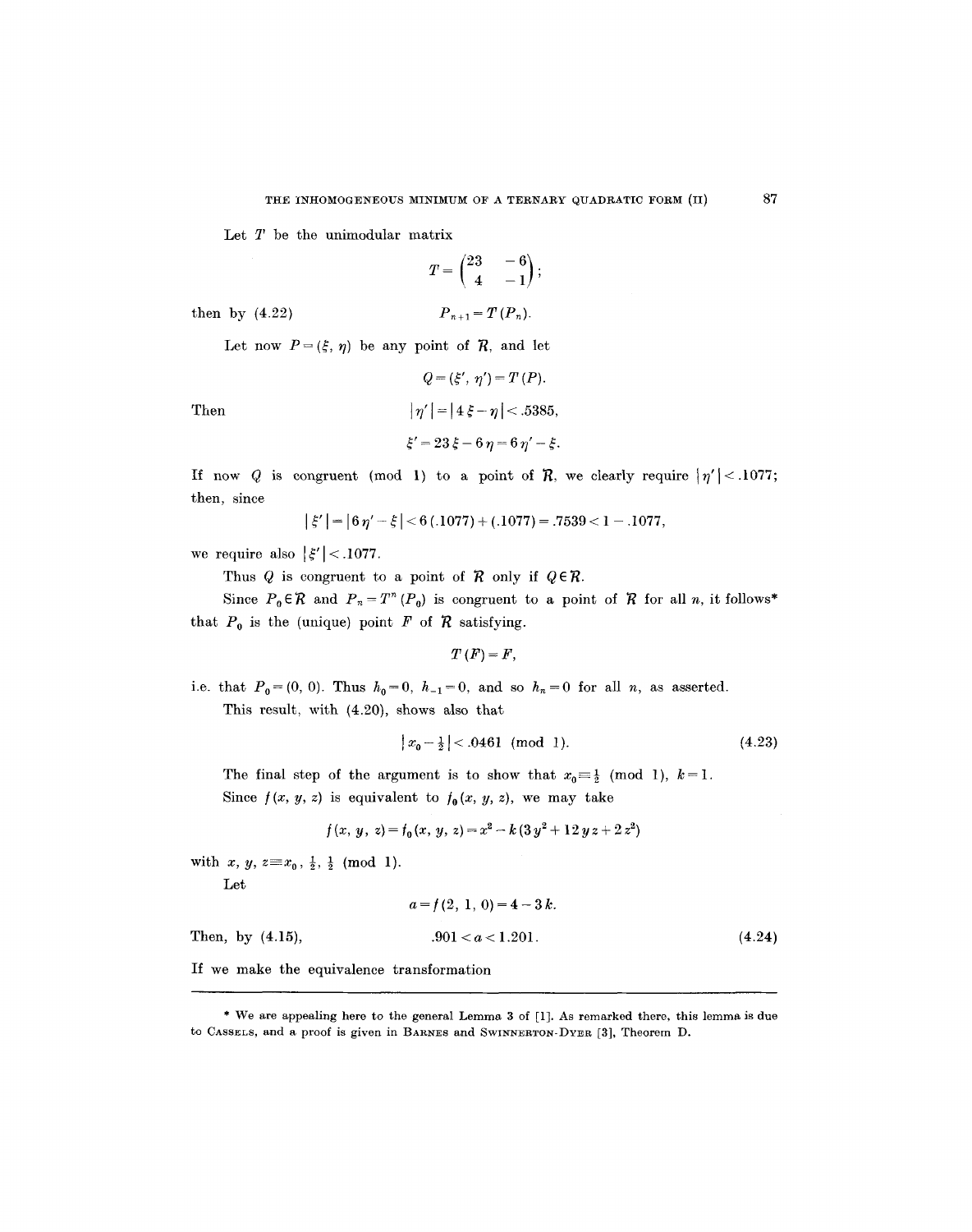**E. S. BARNES** 

$$
x = 2x' + y',
$$
  $y = x' + y',$   $z = z',$ 

we find that

$$
f(x, y, z) = a x'^{2} - (6 k - 4) x' y' - 12 k x' y' + \cdots
$$

$$
= a f' (x', y', z'),
$$

say, where

$$
f'(x', y', z') = \left(x - \frac{3k - 2}{a}y' - \frac{6k}{a}z'\right)^2 - \phi'(y', z'),\tag{4.25}
$$

$$
x', y', z' \equiv x_0 - \frac{1}{2}, -x_0, \frac{1}{2} \pmod{1}.
$$
 (4.26)

Writing  $d' = d(f')$ , it is easy to see that  $d' = d/a$ , so that, by (4.14) and (4.24),

 $3.22 < d' < 4.44$ .

It follows from Lemma 4.1 that in fact

$$
3.22 < d' < 4.
$$

Also, since  $f'$  is equivalent to a positive multiple of  $f$ ,

$$
M(f'; x_0 - \frac{1}{2}, -x_0, \frac{1}{2}) > \frac{1}{2} d'.
$$

By what we have already proved, we see that there exists an equivalence transformation of the type

$$
x'=X+\lambda Y+\mu Z, \qquad y'=\alpha Y+\beta Z, \qquad z'=\gamma Y+\delta Z
$$

such that

$$
f'\left(x',\ y',\ z'\right)=X^2\!-\!k'\,(3\;Y^2\!+12\;Y\,Z\!+Z^2)
$$

is of the same form as  $f(x, y, z)$  (with possibly a different value k' of k) with

$$
X_0, Y_0, Z_0 \equiv X_0, \frac{1}{2}, \frac{1}{2} \pmod{1}.
$$
 (4.27)

Since  $\lambda$ ,  $\mu$ ,  $\alpha$ ,  $\beta$ ,  $\gamma$  and  $\delta$  are integers, a comparison of (4.26), (4.27) shows at once that  $x_0=0$  or  $\frac{1}{2}$  (mod 1), and then (4.23) gives  $x_0=\frac{1}{2}$  (mod 1), as required.

Finally, it follows by the same argument from  $(4.25)$  that  $(3k-2)/a$  and  $6k/a$ must be integral; hence  $4/a = 6k/a - 2(3k-2)/a$  is integral and, by (4.24),

$$
\frac{4}{5}
$$

Thus  $a=1$ , and so  $k=\frac{1}{3}(4-a)=1$ , as required.

We have therefore shown that  $f(x, y, z)$  is equivalent to  $x^2 - (3y^2 + 12yz + 2z^2)$ , with  $x_0$ ,  $y_0$ ,  $z_0 = \frac{1}{2}$ ,  $\frac{1}{2}$ ,  $\frac{1}{2}$  (mod 1); since

88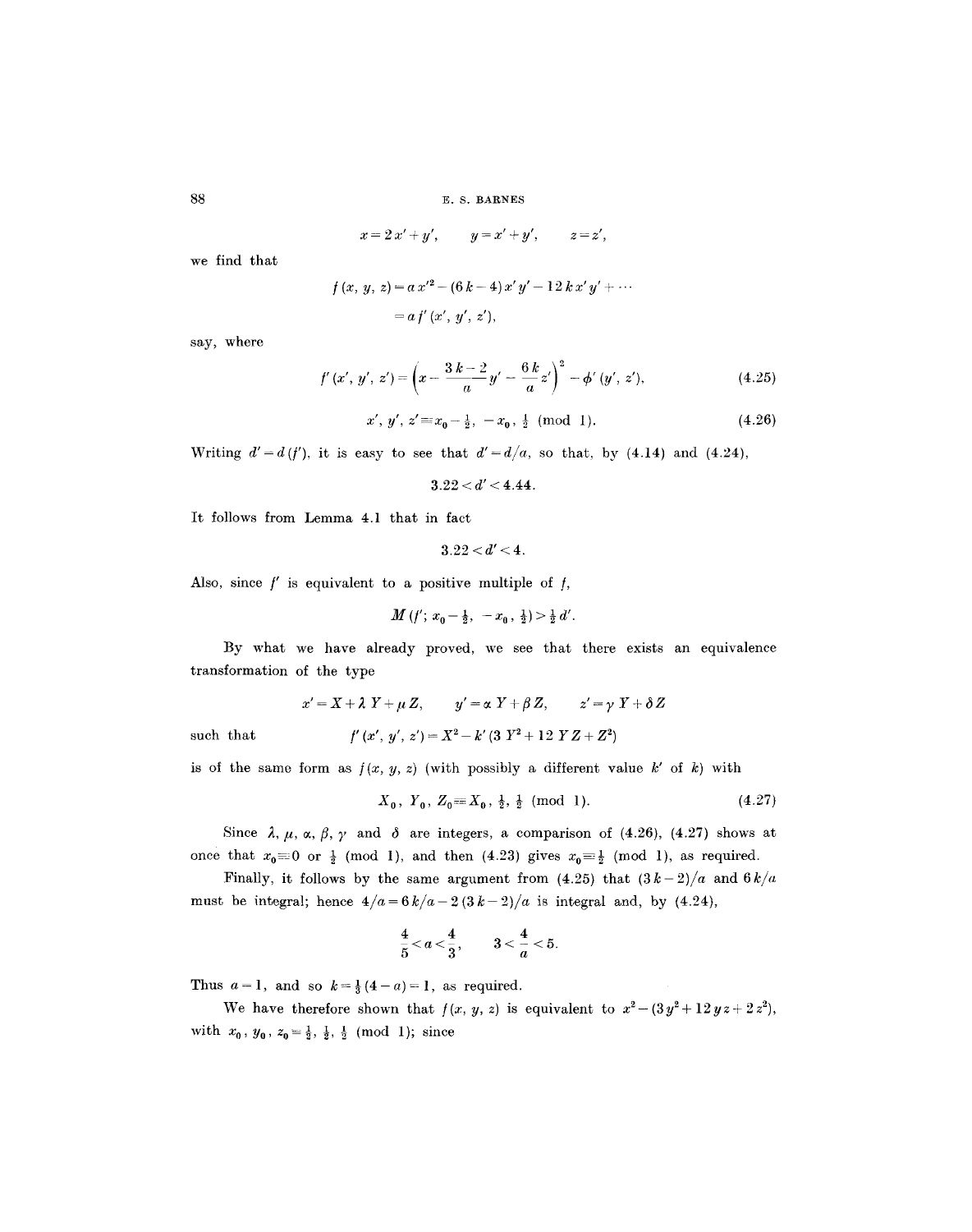THE INHOMOGENEOUS MINIMUM OF A TERNARY QUADRATIC FORM (II) 89

$$
x^2-3y^2-12y z-2 z^2=2 (x-3y-z)^2-(x-6y-2 z)^2+15 y^2,
$$

*f* is therefore equivalent to  $Q_2$ , with  $x_0, y_0, z_0 = \frac{1}{2}, \frac{1}{2}, \frac{1}{2} \pmod{1}$ .

LEMMA 4.3. *If*  $2 \le d < 3$ , *then Lemma 3.3* (ii) *cannot hold.* 

PROOF. The proof follows the same lines as that of Lemma 4.1, with some numerical complication arising from the fact that we have no explicit expression for  $g_n(y, z)$ .

Suppose, contrary to the assertion of the lemma, that  $\{a_n\}$  satisfies  $a_{2n}=4$ ,  $10 \le a_{2n+1} \le 14$  for all *n*. Then

$$
\phi_{2n+1}, \theta_{2n} \leq [\stackrel{\times}{4}, \stackrel{\times}{14}] = \frac{1}{7}(14 + \sqrt{182}),
$$
\n
$$
\theta_{2n+1}, \phi_{2n} \leq [\stackrel{\times}{14}, \stackrel{\times}{4}] = \frac{1}{2}(14 + \sqrt{182}),
$$
\n
$$
\phi_{2n+1}, \theta_{2n} \geq [\stackrel{\times}{4}, \stackrel{\times}{10}] = \frac{1}{5}(10 + 3/\sqrt{10}),
$$
\n
$$
\theta_{2n+1}, \phi_{2n} \geq [\stackrel{\times}{10}, \stackrel{\times}{4}] = \frac{1}{2}(10 + 3/\sqrt{10}),
$$
\n(4.28)

so that, for all  $n$ ,

$$
\begin{aligned}\n\frac{8\sqrt{182}}{19} < \Delta_n^- = \frac{4\left(\theta_n \phi_n - 1\right)}{\left(\theta_n - 1\right)\left(\phi_n - 1\right)} < \frac{24\sqrt{10}}{13}, \\
\frac{8\sqrt{10}}{9} < \Delta_n^+ = \frac{4\left(\theta_n \phi_n - 1\right)}{\left(\theta_n + 1\right)\left(\phi_n + 1\right)} < \frac{8\sqrt{182}}{37}.\n\end{aligned} \tag{4.29}
$$

Now (2.27), (2.28) give

$$
\frac{8\sqrt{182}}{19}<\frac{4\,(2\,d^3)^{\frac{1}{4}}}{2\,d-1}\,,\qquad \frac{8\,\sqrt{10}}{9}<\frac{4\,(2\,d^3)^{\frac{1}{4}}}{2\,d+4}\,,
$$

the latter of which yields the inequality

$$
d > 2.85.
$$

Also  $(4.29)$  shows that, for all  $n$ ,

$$
\frac{37\,\Delta}{8\,\sqrt{182}} < g_n\left(\frac{1}{2},\,\frac{1}{2}\right) < \frac{9\,\Delta}{8\,\sqrt{10}},\tag{4.30}
$$

$$
0 < -g_n\left(\frac{1}{2}, -\frac{1}{2}\right) < \frac{19\,\Delta}{8\sqrt{182}}\,. \tag{4.31}
$$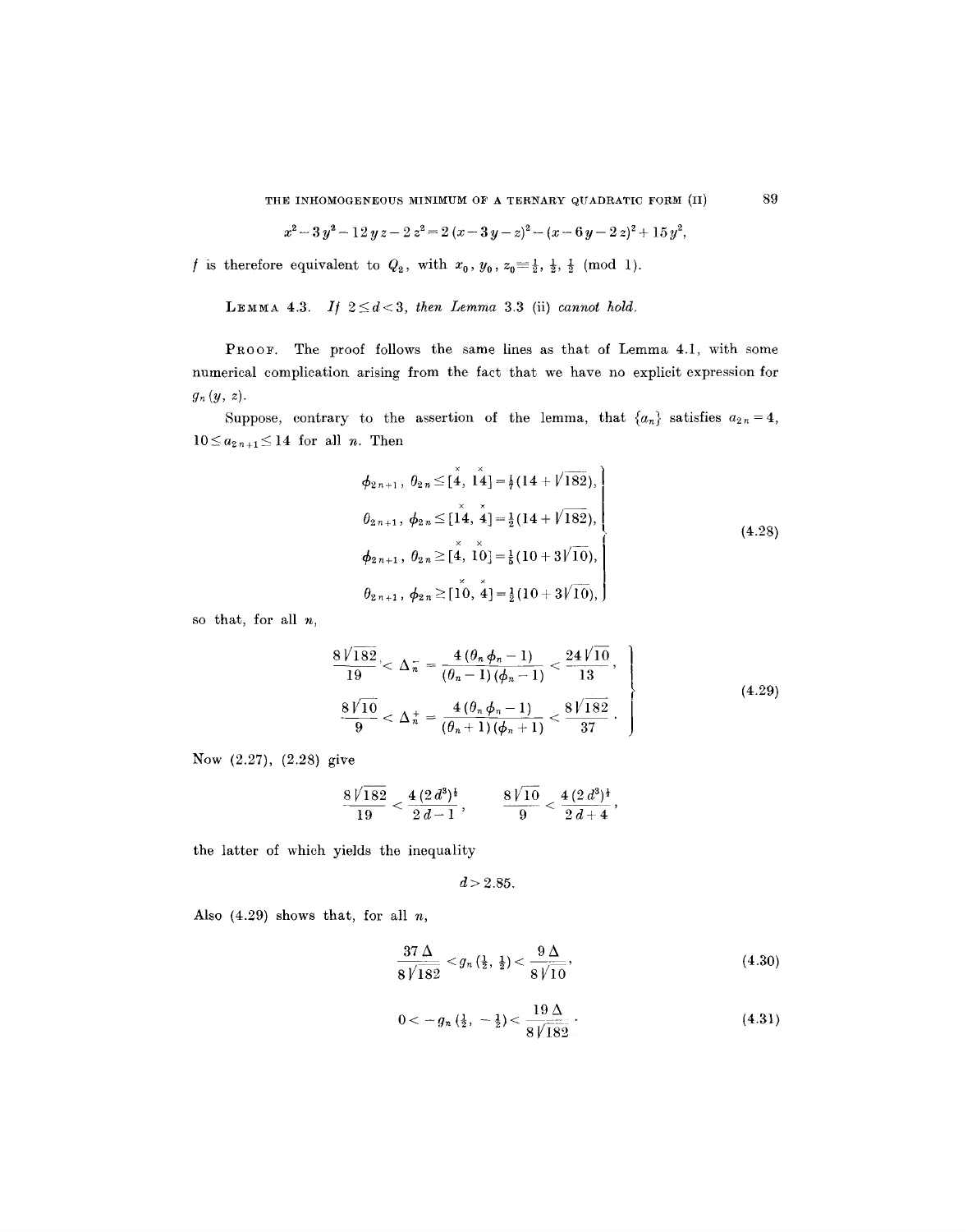90 E, S. BARNES

Choosing  $x \equiv x_0 \pmod{1}$  to satisfy either of

$$
0 \leq \alpha_n = |x - \frac{1}{2} h_n + \frac{1}{2} h_{n-1}| \leq \frac{1}{2},
$$
  

$$
\frac{3}{2} \leq \beta_n = |x + \frac{1}{2} h_n + \frac{1}{2} h_{n-1}| \leq 2,
$$

we require  $\alpha_n^2 - g_n(\frac{1}{2}, -\frac{1}{2}) > \frac{1}{2}d$ ,

$$
|\beta_n^2 - g_n\left(\frac{1}{2}, \frac{1}{2}\right)| > \frac{1}{2} d. \tag{4.33}
$$

(4.32)

From  $(4.32)$  and  $(4.31)$ , with  $d < 3$ , we obtain

$$
\alpha_n^2 > \frac{1}{2} d - \frac{19 \Delta}{8 \sqrt{182}} > \frac{3}{2} - \frac{19 \sqrt{54}}{8 \sqrt{182}} > 0.207,
$$
  

$$
\alpha_n > 0.4549.
$$

From (4.33) and (4.30), with  $d > 2.85$ , we obtain

$$
\beta_n^2 > \frac{1}{2} d + \frac{37 \Delta}{8 \sqrt{182}} > 1.425 + \frac{37 \sqrt{46.298}}{8 \sqrt{182}} > 3.757,
$$
  

$$
\beta_n > 1.938.
$$

It follows that, for all  $n$ ,

$$
0.4549 < x_0 - \frac{1}{2}h_n + \frac{1}{2}h_{n-1} < 0.5451 \text{ (mod 1)},
$$
\n
$$
(4.34)
$$

$$
-0.062 < x_0 + \frac{1}{2}h_n + \frac{1}{2}h_{n-1} < 0.062 \pmod{1};
$$
\n(4.35)

subtracting, we obtain

$$
0.3929 < h_n < 0.6071 \pmod{1}.\tag{4.36}
$$

Supposing, as we may without loss of generality, that

$$
0\!\leq\!h_0\!<\!1,\qquad 0\!\leq\!h_1\!<\!1,
$$

we have, by (4.36),

$$
|h_0 - \frac{1}{2}| < 0.1071, \qquad |h_1 - \frac{1}{2}| < 0.1071; \tag{4.37}
$$

then  $(4.34)$  with  $n=1$  gives

$$
|x_0 - \frac{1}{2}| < 0.1522 \pmod{1}.\tag{4.38}
$$

Since  $a_{2n} = 4$ , the recurrence relation (2.25) gives

$$
h_2 = 4 h_1 - h_0 \,,
$$

whence, by (4.37),

$$
\left| h_2 - \frac{3}{2} \right| = \left| 4 \left( h_1 - \frac{1}{2} \right) - \left( h_0 - \frac{1}{2} \right) \right| < 0.5355.
$$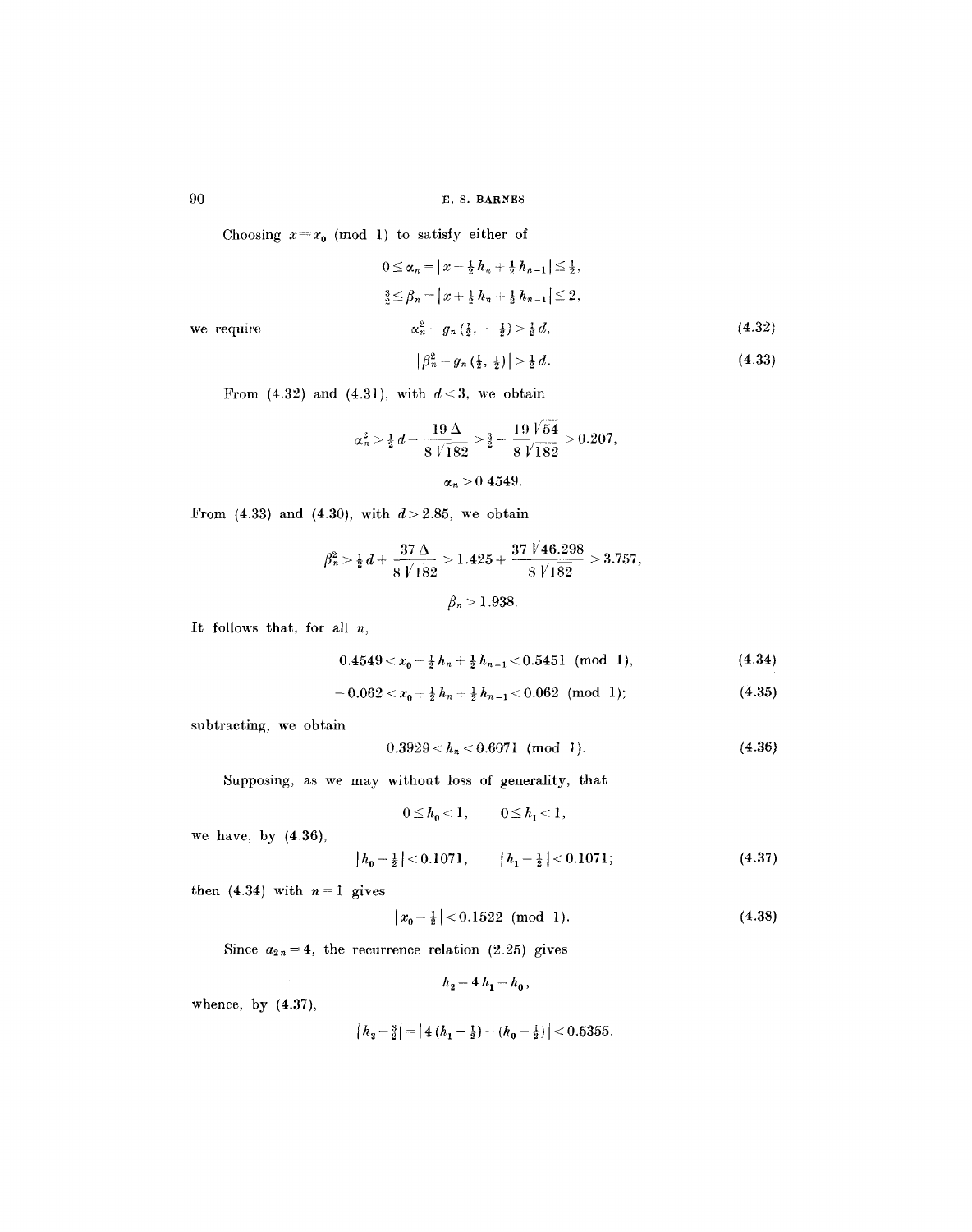By (4.36), this implies that

$$
\left\lfloor h_2 - \tfrac{3}{2} \right\rfloor < 0.1071.
$$

But now (4.34), with  $n=2$ , gives

$$
|x_0| < 0.1522 \pmod{1},
$$

which is incompatible with (4.38).

LEMMA 4.4. *Suppose that*  $2 \le d < 3$ . Then  $f(x, y, z)$  is equivalent to  $Q_1(x, y, z)$ *with*  $x_0, y_0, z_0 \equiv \frac{1}{2}, \frac{1}{2}, \frac{1}{2}$  (mod 1).

PROOF. By Lemma 4.3, the conclusion (i) of Lemma 3.3 must hold whenever  $2\leq d < 3$ . Thus

$$
g_n(y, z) = k(y^2 + 6yz + z^2), \qquad y_0, z_0 \equiv \frac{1}{2}, \frac{1}{2} \pmod{1},
$$

$$
k > 0, \qquad 32 k^2 = \Delta^2 = 2 d^3.
$$
 (4.39)

(2.27), (2.28) become

$$
4\;\sqrt{2}=\Delta_n^-<\frac{4\;\Delta}{2\;d-1}\,,\qquad \ \frac{4}{\sqrt{2}}=\Delta_n^+<\frac{4\;\Delta}{2\;d+4}\,,
$$

the latter of which yields

Thus  
\n
$$
(d+2)^2 < \frac{1}{2} \Delta^2 = d^3, \qquad d > 2.875.
$$
\n
$$
2.875 < d < 3,
$$
\n(4.40)

where

and so, by  $(4.39)$ , 1.218 < k < 1.300.

$$
1.218 < k < 1.300. \tag{4.41}
$$

Choosing  $x \equiv x_0 \pmod{1}$  to satisfy either of

$$
0 \le \alpha_n = |x - \frac{1}{2} h_n + \frac{1}{2} h_{n-1}| \le \frac{1}{2},
$$
  

$$
\frac{3}{2} \le \beta_n = |x + \frac{1}{2} h_n + \frac{1}{2} h_{n-1}| \le 2,
$$

we then require

$$
\begin{array}{l} \alpha_n^2 + k > \frac{1}{2} d, \\ \big|\,\beta_n^2 - 2\,k\,\big| > \frac{1}{2}\,d. \end{array}
$$

Using (4.40), (4.41), we deduce that

$$
\alpha_n^2 > \frac{3}{2} - 1.3 = 0.2
$$
,  $\alpha_n > 0.447$ ,  
 $\beta_n^2 > 1.437 + 2.436 = 3.873$ ,  $\beta_n > 1.967$ ,

so that, for all  $n$ ,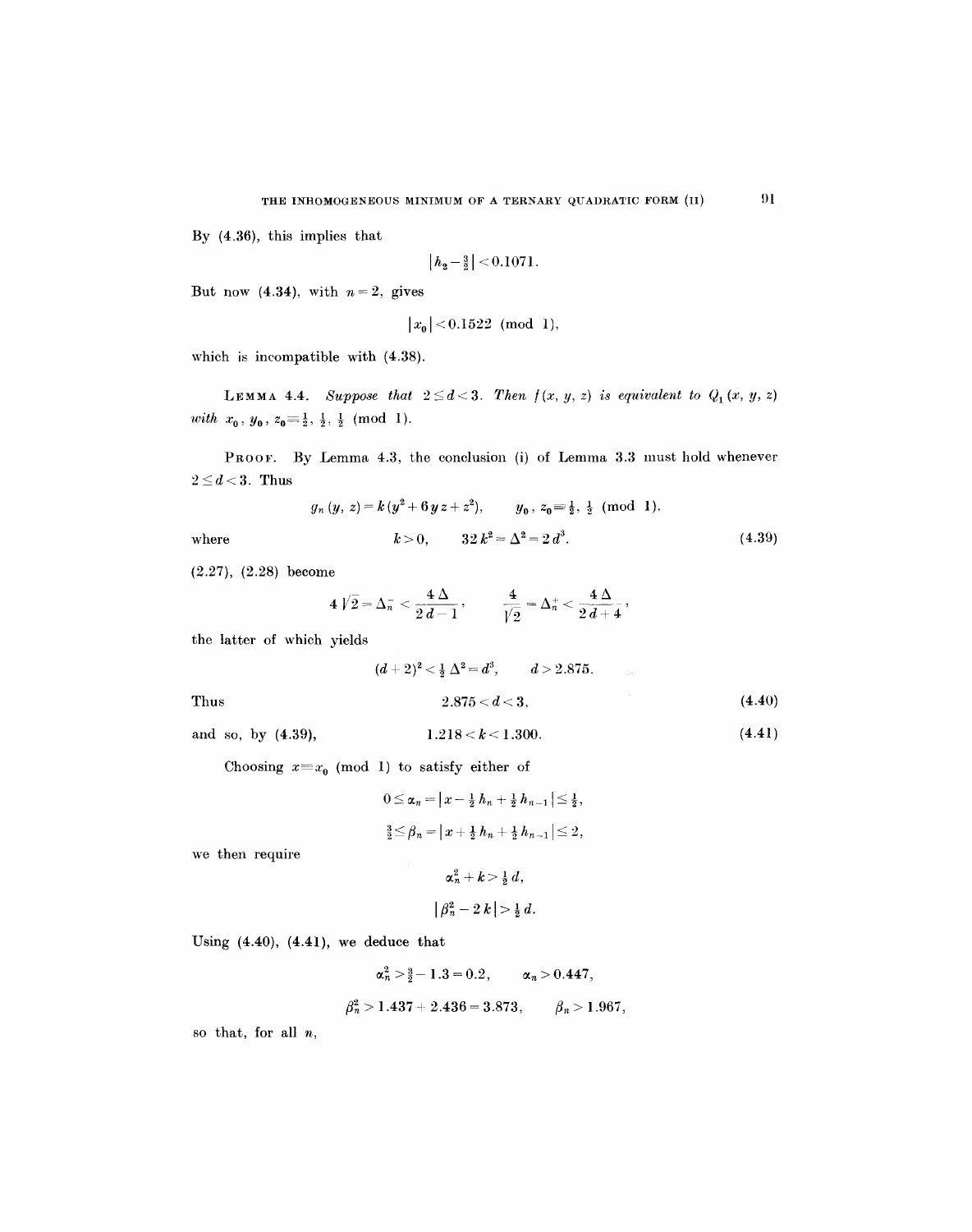**92 E.S. BARNES** 

$$
0.447 < x_0 - \frac{1}{2}h_n + \frac{1}{2}h_{n-1} < 0.553 \pmod{1},\tag{4.42}
$$

$$
0.033 < x_0 + \frac{1}{2}h_n + \frac{1}{2}h_{n-1} < 0.033 \pmod{1};\tag{4.43}
$$

subtraction yields

$$
|h_n - \frac{1}{2}| < 0.086 \pmod{1}.\tag{4.44}
$$

We may suppose without loss of generality that

$$
0 \le h_0 < 1, \qquad 0 \le h_1 < 1. \tag{4.45}
$$

Let  $R$  be the region of the  $\xi$ ,  $\eta$ -plane defined by

 $|\xi - \frac{1}{2}| < 0.086, \qquad |\eta - \frac{1}{2}| < 0.086;$ 

 $P_n$  the point  $(h_n, h_{n-1})$ ; and T the unimodular matrix

$$
T = \begin{pmatrix} 6 & -1 \\ 1 & 0 \end{pmatrix}.
$$

The recurrence relation (2.25), with  $a_{n+1}=6$ , gives

 $h_{n+1} = 6h_n - h_{n-1}$ ,  $P_{n+1} = (h_{n+1}, h_n) = T(P_n).$ so that

By (4.44),  $P_{n+1} = T^n(P_1)$  is congruent (mod 1) to a point of  $\mathcal R$  for all n; and by (4.45),  $P_1 \in \mathcal{R}$ . Further, if  $P = (\xi, \eta)$  is any point of  $\mathcal{R}$  and  $Q = T(P) = (\xi', \eta')$ , then

$$
\left|\xi'-\frac{5}{2}\right| = \left|6\left(\xi-\frac{1}{2}\right)-(\eta-\frac{1}{2})\right| < 0.602,
$$
  

$$
\left|\eta'-\frac{1}{2}\right| = \left|\xi-\frac{1}{2}\right| < 0.086,
$$

hence Q can be congruent to a point of  $R$  only if  $Q-(2, 0)$  belongs to  $R$ .

From these results, and [1] Lemma 3, it follows that  $P_1$  is the unique point  $\mathbf{F}$  of  $\mathbf{R}$  satisfying

$$
T(F)-(2, 0)=F;
$$

i.e. 
$$
P_1 = F = (\frac{1}{2}, \frac{1}{2}), \qquad h_1 = \frac{1}{2}, \qquad h_0 = \frac{1}{2}.
$$

Thus we may take

$$
f(x, y, z) = f_1(x, y, z) = (x + \frac{1}{2}y + \frac{1}{2}z)^2 - k(y^2 + 6yz + z^2)
$$
 (4.46)

with  $x_0$ ,  $y_0$ ,  $z_0 \equiv x_0$ ,  $\frac{1}{2}$ ,  $\frac{1}{2}$  (mod 1); and, by (4.43) with  $n=1$ ,

$$
\left| x_0 - \frac{1}{2} \right| < 0.033 \pmod{1}. \tag{4.47}
$$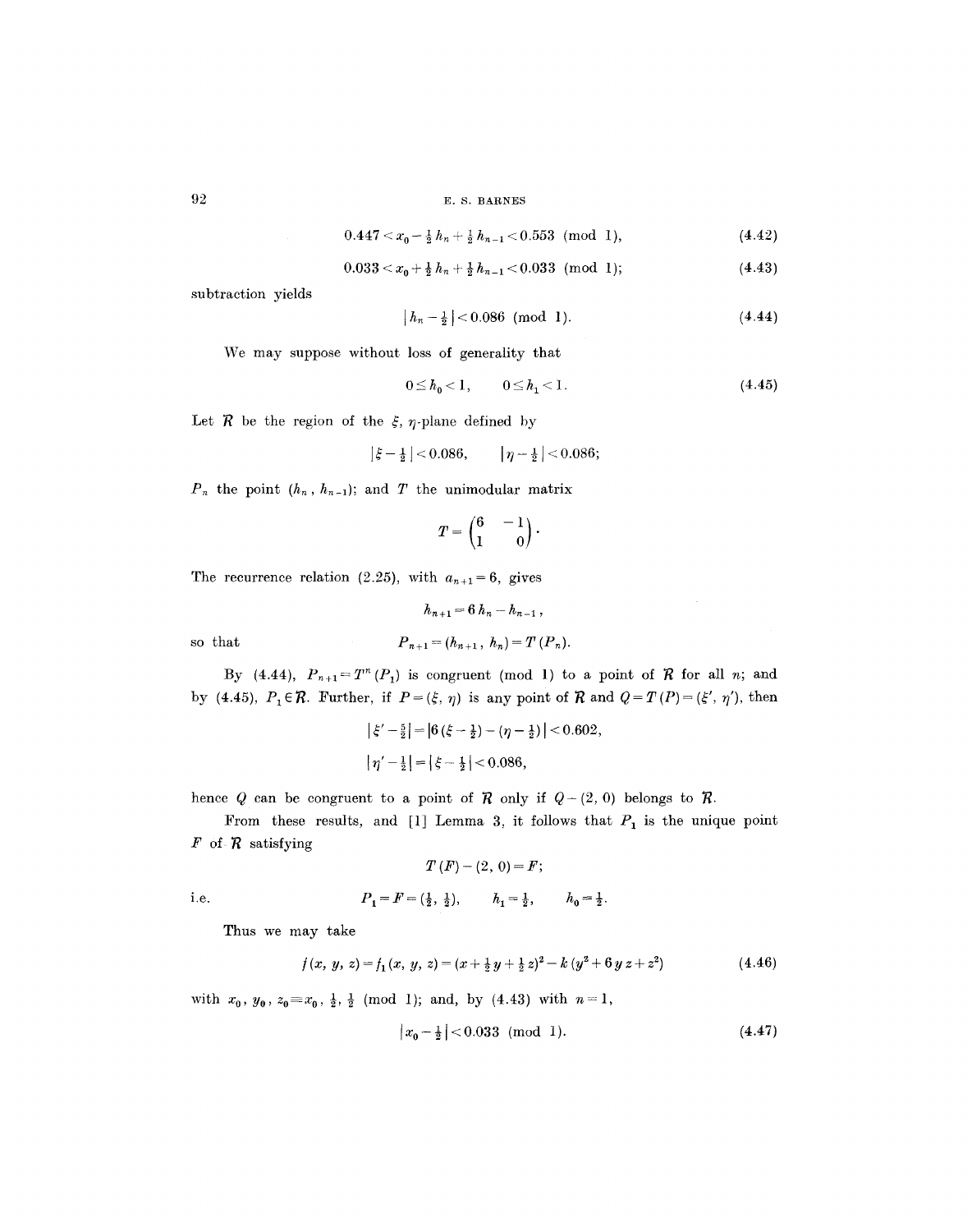Now let 
$$
a = f(1, 1, 0) = \frac{9}{4} - k,
$$
 (4.48)

so that, by (4.41), 
$$
0.95 < a < 1.032
$$
. (4.49)

Making the equivalence transformation

$$
x = x' + y', \qquad y = x', \qquad z = z',
$$

we find that

$$
f(x, y, z) = a x'^2 + 3 x' y' - (6 k - \frac{3}{2}) x' y' + \cdots
$$
  
=  $a f'(x', y', z'),$ 

say, where therefore

with  

$$
f'(x', y', z') = \left(x' + \frac{3}{2a}y' - \frac{12k - 3}{4a}z'\right) - \phi'(y', z')
$$
  
with  

$$
x'_0, y'_0, z'_0 = \frac{1}{2}, x_0 - \frac{1}{2}, \frac{1}{2} \pmod{1}.
$$
 (4.50)

Writing  $d' = d(f')$ , we have  $d' = d/a$ , so that, by (4.40) and (4.49),

$$
2.78 < d' < 3.16.
$$

Using Lemma 4.2, (4.14), we see that in fact

 $2.78 < d' < 3$ .

Also, since  $f'$  is equivalent to a multiple of  $f$ ,

$$
M(f';\, \tfrac{1}{2},\, x_0-\tfrac{1}{2},\, \tfrac{1}{2}) > \tfrac{1}{2}\, d'.
$$

By Lemma 4.3 and what we have already proved in this lemma,  $\phi'(y', z')$  is equivalent to a positive multiple of

$$
y'^2 + 6y'z' + z'^2
$$
,  $y'_0$ ,  $z'_0 \equiv \frac{1}{2}, \frac{1}{2}$  (mod 1),

and each of the coefficients  $3/2$  a and  $(12k-3)/4$  a must be congruent to 0 or  $\frac{1}{2}$ (mod l) [arguing precisely as in Lemma 4.2].

(4.50) and (4.47) show at once that

$$
x_0 \equiv \frac{1}{2} \pmod{1}.
$$

Also, by (4.49),

$$
1.45 < \frac{3}{2.a} < 1.58,
$$

so that we must have

$$
\frac{3}{2\,a}=\frac{3}{2},\qquad a=1\,;
$$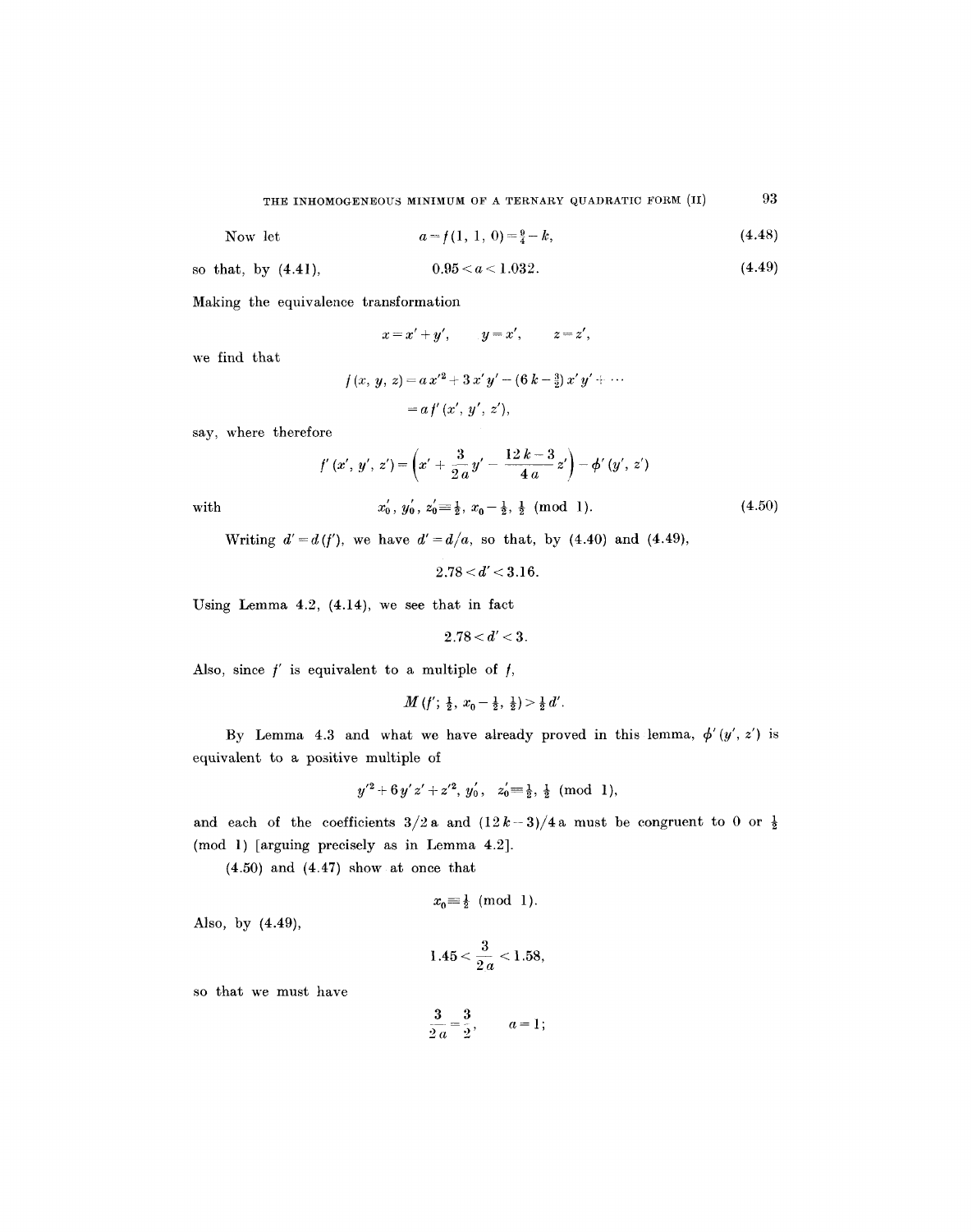94 E.S. BARNES

and now (4.48) gives

 $k=\frac{5}{4}$ .

Thus

$$
f(x, y, z) = (x + \frac{1}{2}y + \frac{1}{2}z)^2 - \frac{5}{4}(y^2 + 6yz + z^2)
$$
  
=  $Q_1(x, y, z)$ ,

with  $x_0, y_0, z_0 \equiv \frac{1}{2}, \frac{1}{2}, \frac{1}{2} \pmod{1}$ , as required.

LEMMA 4.5. *Suppose that*  $1.144 < d < 2$ . Then  $f(x, y, z)$  is equivalent to a posi*tive multiple of a form*  $f'(x, y, z)$ *, satisfying the same conditions (2.2), (2.6), for which* 

$$
d' = d(f') > 3.4.
$$

PROOF. By Lemma 3.4, every pair  $(a_n, a_{n+1})$  and  $(a_{n+1}, a_n)$  of consecutive elements of the chain  $\{a_n\}$  is one of (6, 10), (6, 12), (6, 14), (6, 16), (8, 8) or (8, 10).

If some  $a_n$  is 6, say  $a_1=6$ , we have

$$
\theta_1 \leq [\stackrel{\times}{\theta}, \stackrel{\times}{16}] = \frac{12 + \sqrt{138}}{4}, \qquad \phi_1 \leq [\stackrel{\times}{16}, \stackrel{\times}{6}] = \frac{12 + \sqrt{138}}{3},
$$
\n(4.51)

$$
\theta_1 \geq [\stackrel{\times}{\theta}, \stackrel{\times}{10}] = \frac{15 + \sqrt{210}}{5}, \qquad \phi_1 \geq [\stackrel{\times}{10}, \stackrel{\times}{6}] = \frac{15 + \sqrt{210}}{3}, \tag{4.52}
$$

whence

$$
\frac{(\theta_1 - 1) (\phi_1 - 1)}{\theta_1 \phi_1 - 1} \le \frac{37}{4 \sqrt{138}} < 0.7875,\tag{4.53}
$$

$$
1.2557 < \frac{59}{4\sqrt{138}} \le \frac{(\theta_1+1)(\phi_1+1)}{\theta_1\phi_1-1} \le \frac{19}{\sqrt{210}} < 1.3112. \tag{4.54}
$$

If however no  $a_n$  is 6, then  $a_n=8$  or 10 for all *n*, and  $a_n=8$  for some *n*. Taking  $a_1 = 8$  without loss of generality, we therefore have

$$
\theta_1 \leq [\overset{\times}{8}, \overset{\times}{10}] = \frac{20 + \sqrt{380}}{5}, \qquad \phi_1 \leq [10, 8] = \frac{20 + \sqrt{380}}{4},
$$
\n(4.55)

$$
\theta_1 \geq [\overset{\times}{8}] = 4 + \sqrt{15}, \qquad \phi_1 \geq [\overset{\times}{8}] = 4 + \sqrt{15},
$$
\n(4.56)

whence

$$
\frac{(\theta_1 - 1)(\phi_1 - 1)}{\theta_1 \phi_1 - 1} \le \frac{31}{2\sqrt{380}} < 0.7952,\tag{4.57}
$$

$$
1.2568 < \frac{49}{2\sqrt{380}} \le \frac{(\theta_1 + 1)(\phi_1 + 1)}{\theta_1\phi_1 - 1} \le \frac{5}{\sqrt{15}} < 1.2910. \tag{4.58}
$$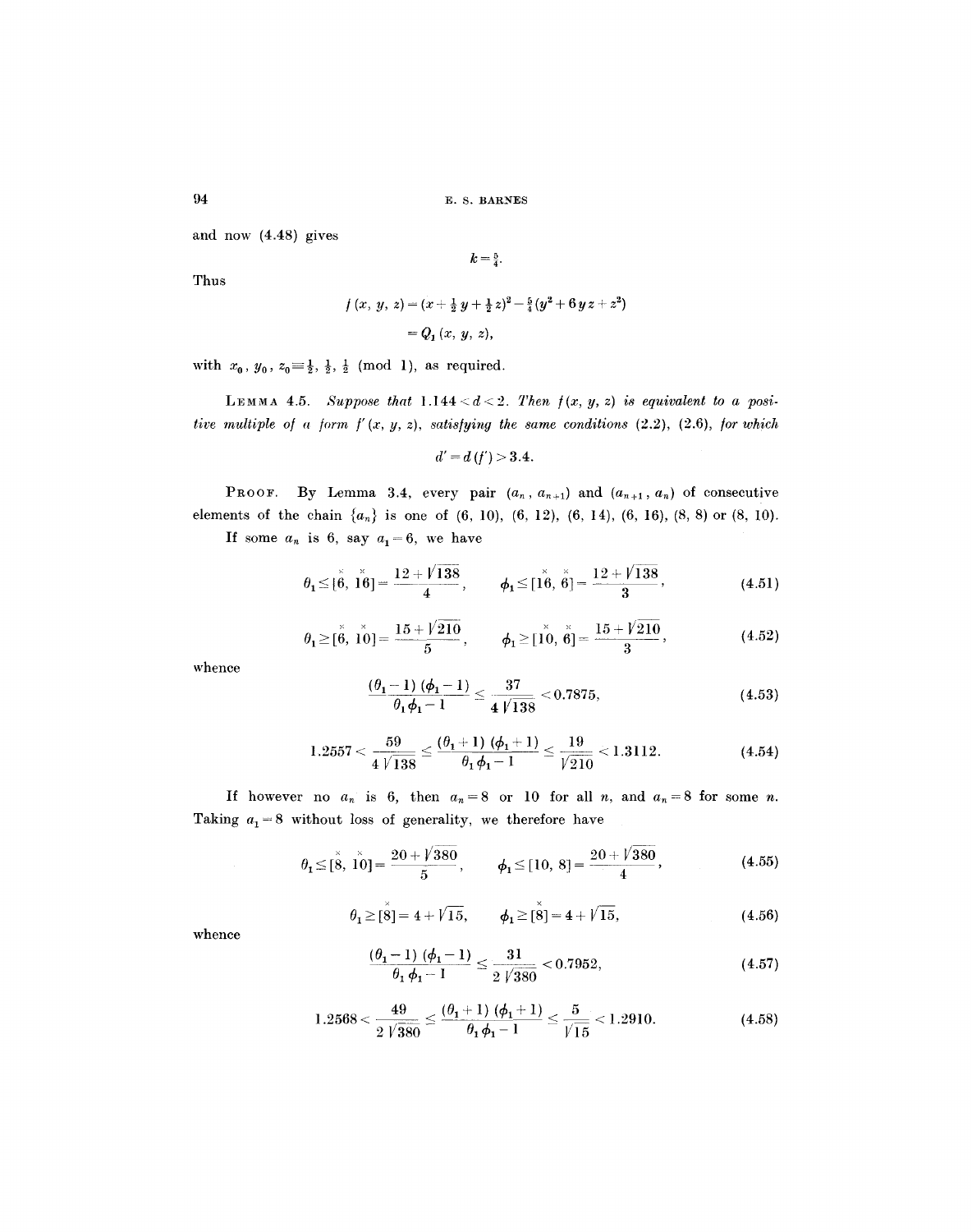Thus in either case the basic inequalities (2.27), (2.28) yield

$$
\frac{4\Delta}{2d-1} > \frac{4(\theta_1\phi_1 - 1)}{(\theta_1 - 1)(\phi_1 - 1)} \ge \frac{8\sqrt{380}}{31},
$$
  

$$
\frac{4\Delta}{2d+1} > \frac{4(\theta_1\phi_1 - 1)}{(\theta_1 + 1)(\phi_1 + 1)} \ge \frac{4\sqrt{210}}{19};
$$

from the second of these we obtain by a straightforward calculation

$$
361 d3 > 105 (2 d + 1)2,
$$
  

$$
d > 1.85.
$$

To prove the lemma, it now suffices to show that  $f(x, y, z)$  assumes primitively a value a satisfying

$$
0 < a < 0.5437. \tag{4.59}
$$

For then  $(1/a) f(x, y, z)$  represents 1 and is equivalent to a form  $f'(x, y, z)$  of the type (2.2) with

$$
d'=d(f')=\frac{d}{a}>\frac{1.85}{0.5437}>3.4,
$$

as required.

By applying a parallel transformation on x in  $f_1(x, y, z)$ , and changing the signs of  $y$  and  $z$ , if necessary, we may take without loss of generality

$$
0 \le h_0 \le \frac{1}{2}.\tag{4.60}
$$

We shall now show that

$$
a = f_1(1, 0, -1) = (1 - h_0)^2 - \frac{\phi_1 \Delta}{\theta_1 \phi_1 - 1}
$$
 (4.61)

satisfies (4.56) (where  $a_1 = 6$  or 8 is chosen as above).

We first prove that

$$
0.4563 < \frac{\phi_1 \Delta}{\theta_1 \phi_1 - 1} < 0.6901. \tag{4.62}
$$

For if  $a_1=6$ , (4.51) and (4.52) give

$$
5.7965<\tfrac{2}{5}\sqrt{210}\!\le\theta_1\!-\!\frac{1}{\phi_1}\le\tfrac{1}{2}\sqrt{138}\!<\!5.8737,
$$

while if  $a_1 = 8$ , (4.53) and (4.54) give

$$
7.7459<2\ \textrm{$\sqrt{15}$}\leq\theta_1-\frac{1}{\phi_1}\leq\tfrac{2}{5}\sqrt{380}<7.7975,
$$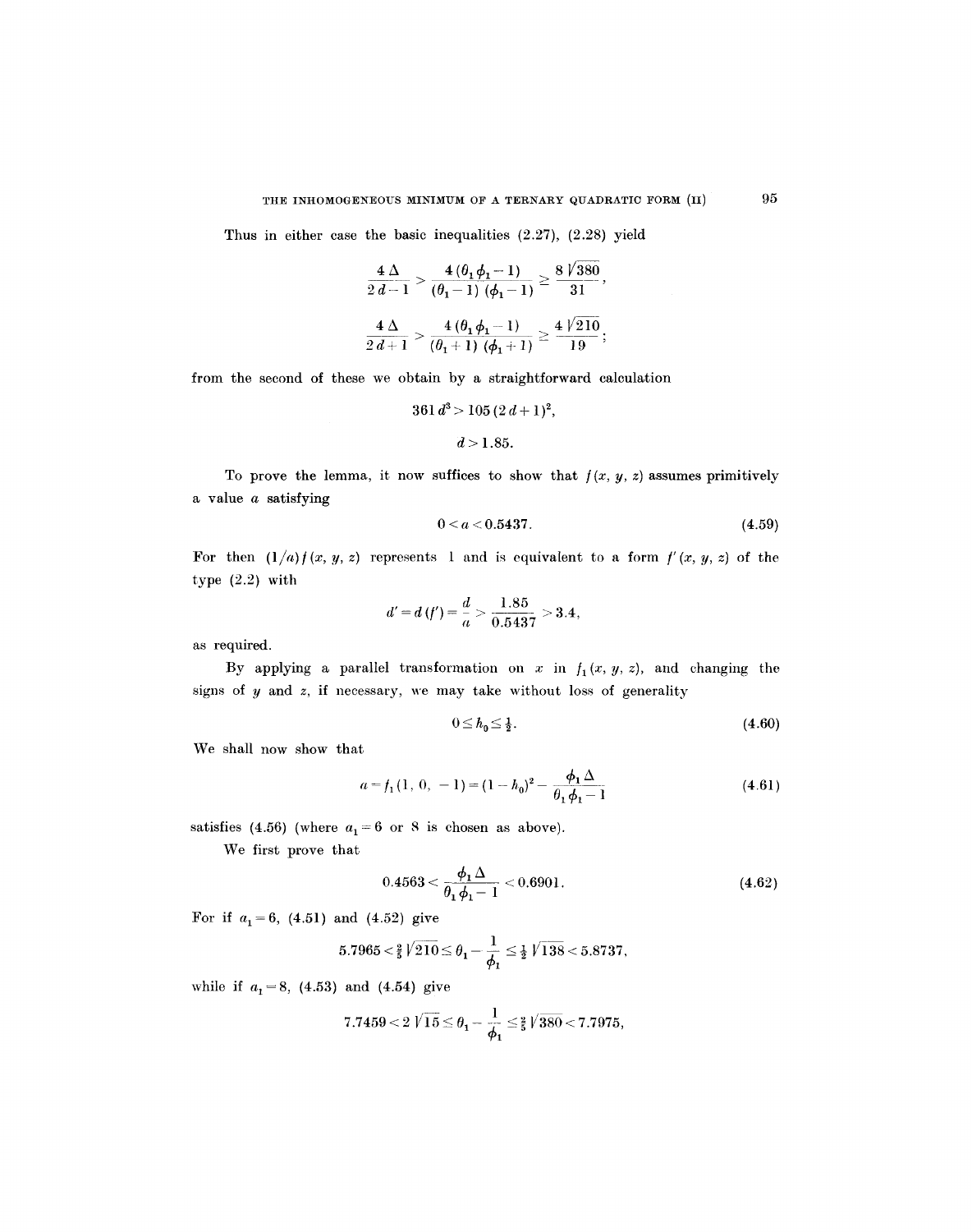thus in either case we have

$$
5.7965 < \theta_1 - \frac{1}{\phi_1} < 7.7975.
$$

Also, since  $\Delta^2 = 2d^3$ ,  $1.85 < d < 2$ , we have

$$
3.5580 < \Delta < 4. \tag{4.63}
$$

Division of these two inequalities gives (4.59).

Next we show that

$$
0 \le h_0 < 0.1186. \tag{4.64}
$$

Choosing  $x=x_0 \pmod{1}$  to satisfy either of

$$
0 \le \alpha = |x + \frac{1}{2} h_1 - \frac{1}{2} h_0| \le \frac{1}{2},
$$
  

$$
1 \le \beta = |x + \frac{1}{2} h_1 + \frac{1}{2} h_0| \le \frac{3}{2},
$$

we require, since  $|f_1(x, \frac{1}{2}, \pm \frac{1}{2})| > \frac{1}{2}d$ ,

$$
\alpha^2 - g_1(\tfrac{1}{2}, -\tfrac{1}{2}) > \tfrac{1}{2}d, \qquad \big|\beta^2 - g_1(\tfrac{1}{2}, \tfrac{1}{2})\big| > \tfrac{1}{2}d.
$$

Now by (4.53) or (4.57)

$$
0< -4 g_1(\frac{1}{2}, -\frac{1}{2}) = \frac{(\theta_1-1) (\phi_1-1)}{\theta_1 \phi_1 - 1} \Delta < (0.7952) \Delta,
$$

and by (4.54) or (4.58)

$$
4 g_1(\frac{1}{2}, \frac{1}{2}) = \frac{(\theta_1+1) (\phi_1+1)}{\theta_1 \phi_1 - 1} \Delta > (1.2557) \Delta.
$$

Hence, using  $1.85 < d < 2$ ,  $3.5580 < \Delta < 4$ , we obtain

 $4 \alpha^2 > 2 d + 4 g_1(\frac{1}{2}, -\frac{1}{2}) > 4 - 4 (0.7952) = 0.8192,$ 

 $\alpha$  >  $\sqrt{0.2048}$  > 0.4525;

 $4\beta^2 > 2d+ 4g_1(\frac{1}{2}, \frac{1}{2}) > 3.7 + (1.2557)(3.5580) > 8.1677,$ 

$$
\beta > \sqrt{2.0419} > 1.4289.
$$

It follows that

$$
0.4525 < x_0 + \frac{1}{2}h_1 - \frac{1}{2}h_0 < 0.5475 \pmod{1},
$$
\n
$$
0.4289 < x_0 + \frac{1}{2}h_1 + \frac{1}{2}h_0 < 0.5711 \pmod{1},
$$

and so, by subtraction

96